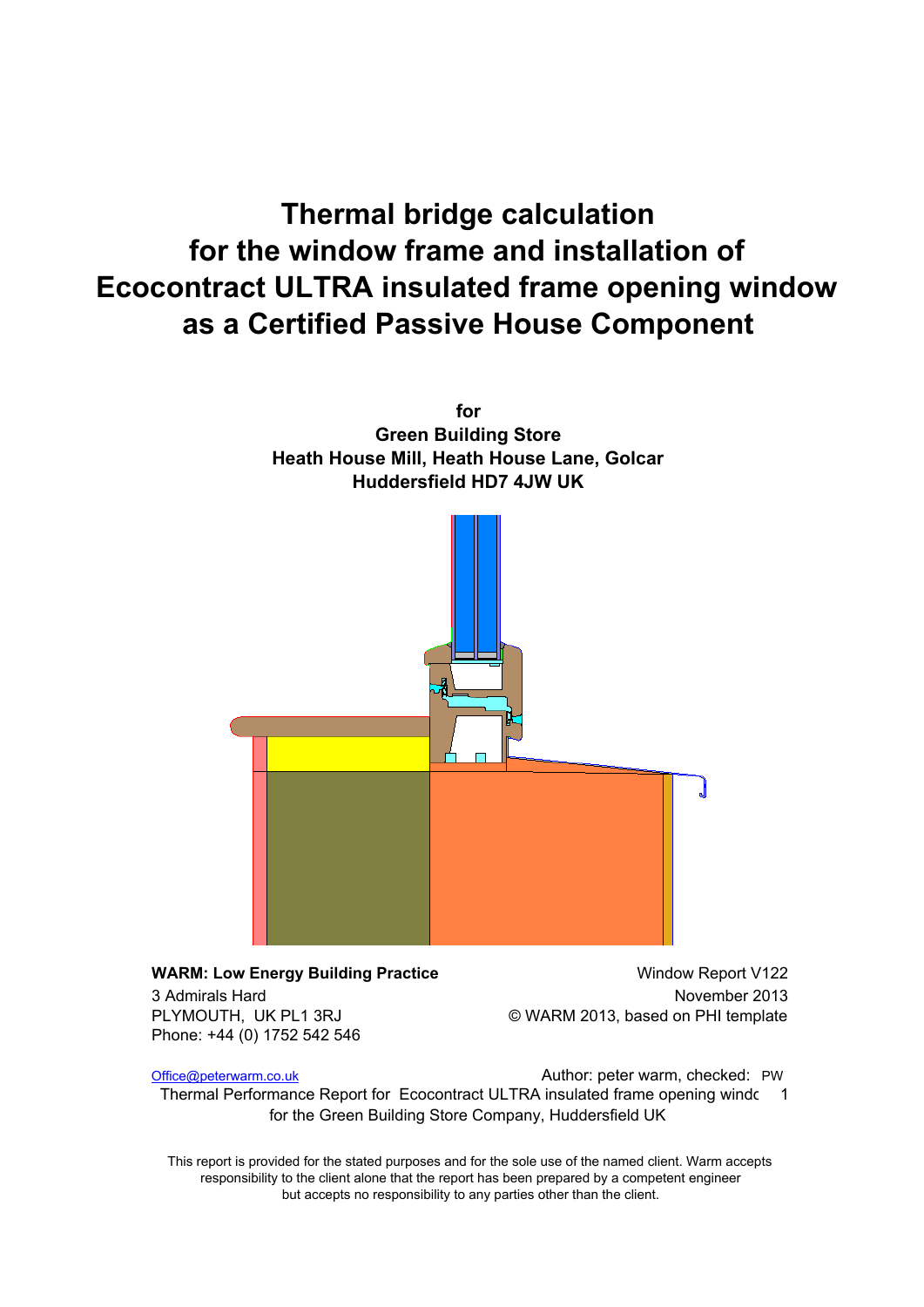### Summary

The Ecocontract ULTRA insulated frame opening window from the Green Building Store company has been analyzed and this report contains the data needed to use this window in PHPP for the design of a Passivhaus, including various installation situations.

The enclosed table of Values ( Section 9) has been designed to cut and paste directly into PHPP, to quickly enable designers to accurately model one of these windows.

This window meets the Comfort part of the certification criteria for a Passivhaus certified window.

Similarly, this window passes the Hygiene requirements for a Passivhaus certified window.

The choice of the spacer as Swisspacer Ultimate is an important part of reaching the criteria.

In conclusion, This window is suitable for use in Passivhaus construction in the Cool temperate climate as defined by the Passivhaus Institut.

During the construction care should be taken that the windows are installed as stated in the report, otherwise the thermal bridge heat loss coefficient for the installation may be considerably worse. Significantly different situations will require remodelling.

Thermal Performance Report for Ecocontract ULTRA insulated frame opening windc 2 for the Green Building Store Company, Huddersfield UK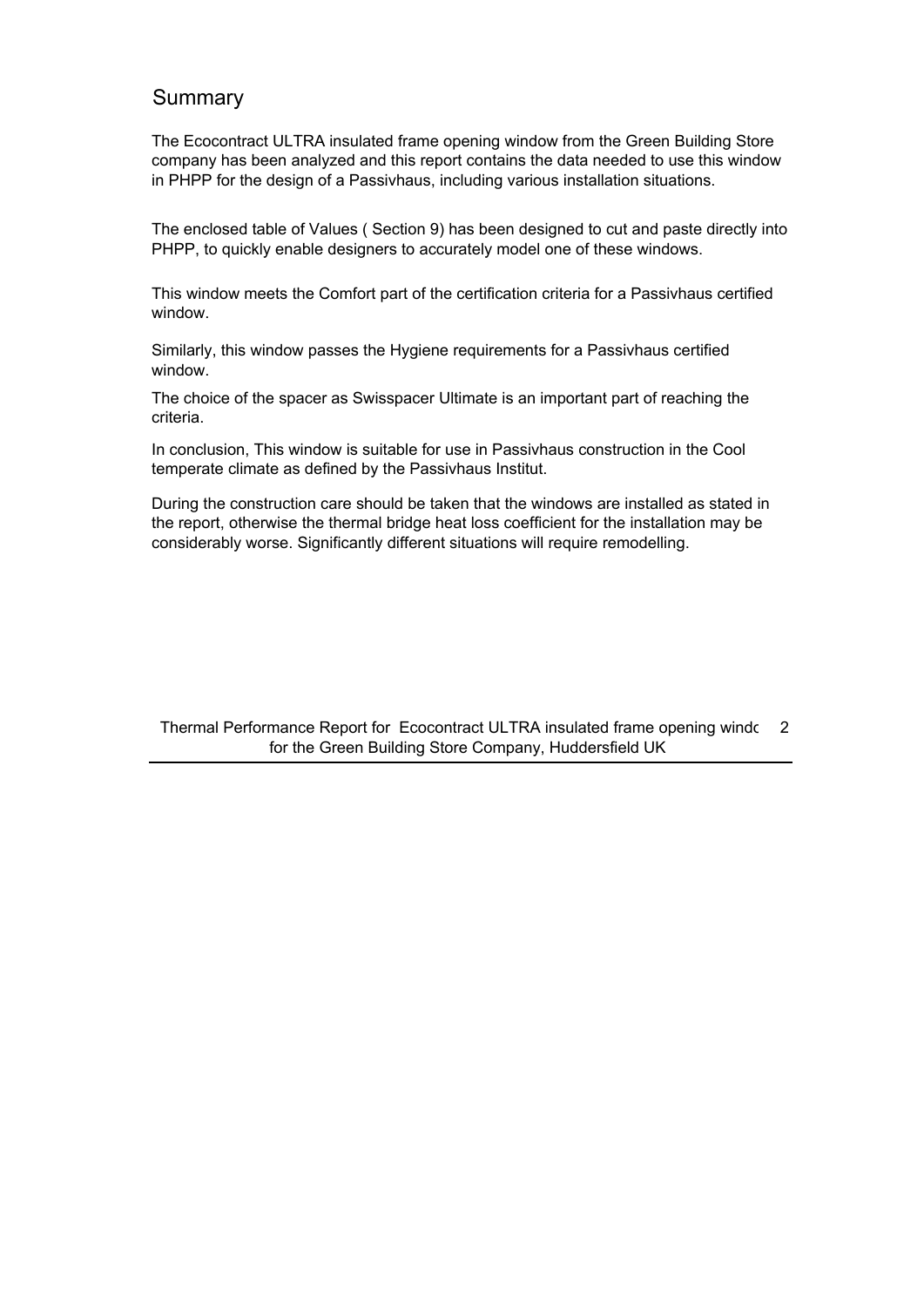## Table of contents

| 1. Introduction to Passivhaus window analysis            | 4      |
|----------------------------------------------------------|--------|
| 2. Guidelines for thermal bridge calculation for windows | 5      |
| 2.1 Description of the window frame                      | 5      |
| 2.2 Glass, Panel and Spacer                              | 5      |
| 2.3 Boundary conditions                                  | 6      |
| 2.4 Used materials and thermal conductivities            | 6      |
| 3. Results of the heat-flow-calculation                  | 8      |
| 4. Overview of calculation results                       | 9      |
| 5. Window construction                                   | 10     |
| Mullion<br>5.1                                           | 11     |
| 6. Window U-values for different window sizes            | 12     |
| 7. Installation                                          | 12     |
| 7.1 Cavity wall                                          | 13     |
| 7.2 Timber frame                                         | 14     |
| 7.3 Externally insulated wall                            | 15     |
| 8. Alternative Glasses offered by manufacturer           | 16     |
| 9. PHPP values                                           | 17     |
| 10. Appendix: Construction drawings - (Not to scale)     | 18-23  |
| 11. Thermal Conductivity Reports                         | $24 -$ |

Thermal Performance Report for Ecocontract ULTRA insulated frame opening windc 3 for the Green Building Store Company, Huddersfield UK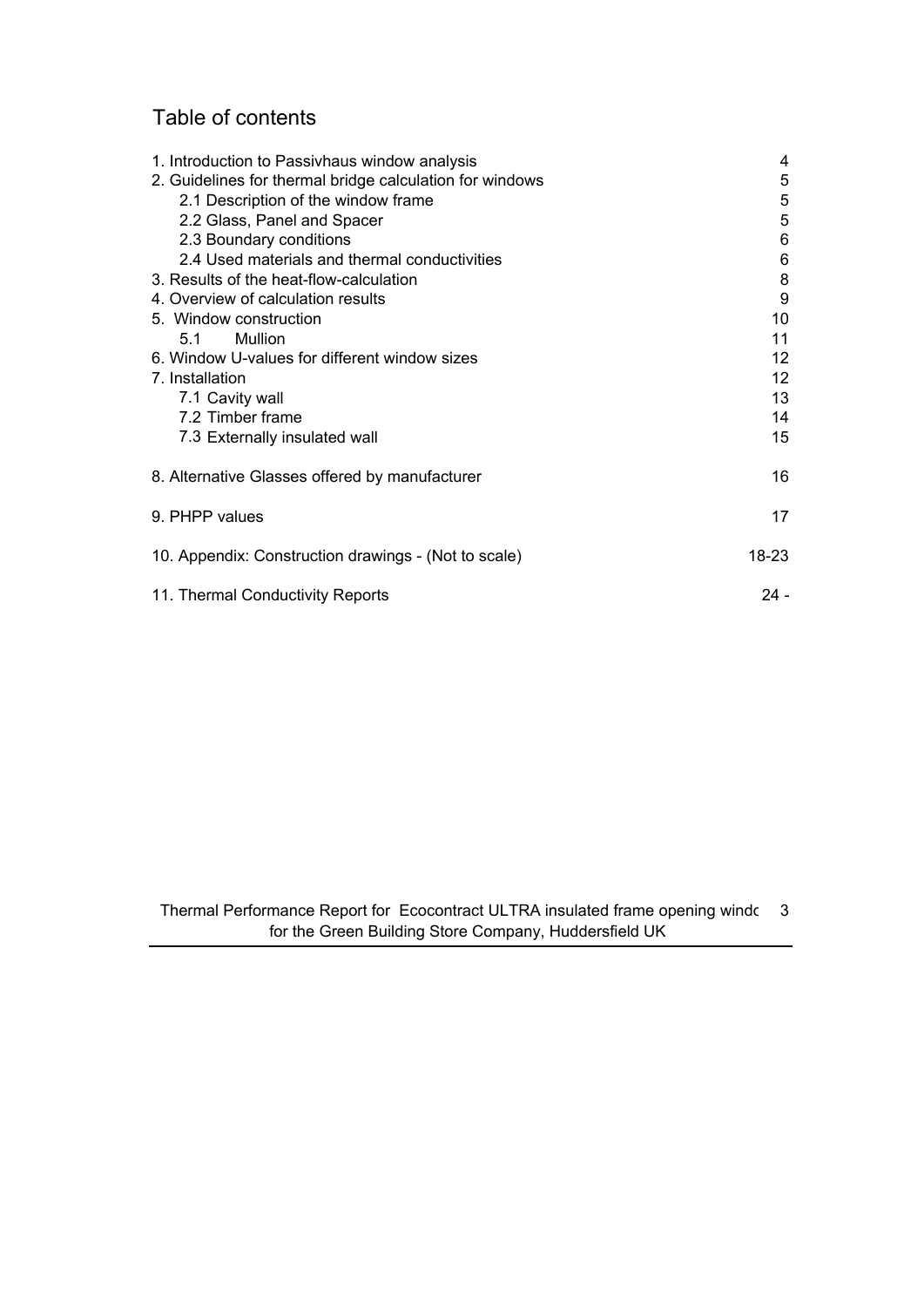### **1. Introduction to Passivhaus window analysis**

Because a separate heating system is not necessarily required in Passive Houses, high demands are placed on the quality of the building components used. If no radiator under the windows is planned, the thermal transmittance  $U_W$  (U-value) of the window used may not exceed 0.80 W/(m²K), in order to prevent unpleasant radiant heat deprivation and cold air descent at the window. For a given quality of glazing, this results in restriction of the thermal bridge loss coefficient for window frames.

The following requirements for the certificate "Certified Passive House Component window frame" have been set by the PHI:

#### **UW ≤ 0.80 W/(m²K)**

 $U_W$  is the average thermal transmittance for the whole window. The criterion must be met with  $\mathsf{U}_{\mathsf{g}}$  = 0.70 W/(m<sup>2</sup>K) and with a window size of 1.23 m x 1.48 m.

#### **UW,installed ≤ 0.85 W/(m²K)**

 $U_{W, \text{installed}}$  is the U-Value of the installed window. The criterion must be met in minimum three installation situations using the same sized frame as above.

Also the hygiene criterion must be met. For reasons of hygiene, this criterion limits the minimum individual temperature on window surfaces to prevent mould growth. Criterion for cool, temperate climate is:

#### **fRsi\_0.25 m²K/W ≥ 0.70**

At -5 $\degree$ C ambient temperature, 20 $\degree$ C interior temperature and 50% relative humidity the minimum temperature of the surface therefore is limited to 12.6 °C.

In addition, certified windows will be ranked by the thermal losses through the not transparent parts, represented by  $\Psi_{\text{onaque}}$ . These efficiency classes include the U-Value of the frame, the frame width, the Ψ-Value of the Glass edge and the length of the Glass edge:

The energy balance of Passivhauses, the sum out of losses and gains, is very important. Because the solar gains are difficult to quote it is useful to rate the parts of the window, which do not allow solar gains. This is done by calculating  $\Psi_{\text{onaque}}$ .

| $\Psi_{\text{opause}}$ | Passive house efficiency class Name |                        |  |  |  |
|------------------------|-------------------------------------|------------------------|--|--|--|
| ≤ 0.110 W/(mK)         | $n h$ A                             | Advanced component     |  |  |  |
| ≤ 0.155 W/(mK)         | $_{\rm ph}$ B                       | <b>Basic component</b> |  |  |  |
| ≤ 0.220 W/(mK)         | $_{\rm ph}$ U                       | Certifiable component  |  |  |  |

Table 1: Passive house efficency classes

Thermal Performance Report for Ecocontract ULTRA insulated frame opening windc 4 for the Green Building Store Company, Huddersfield UK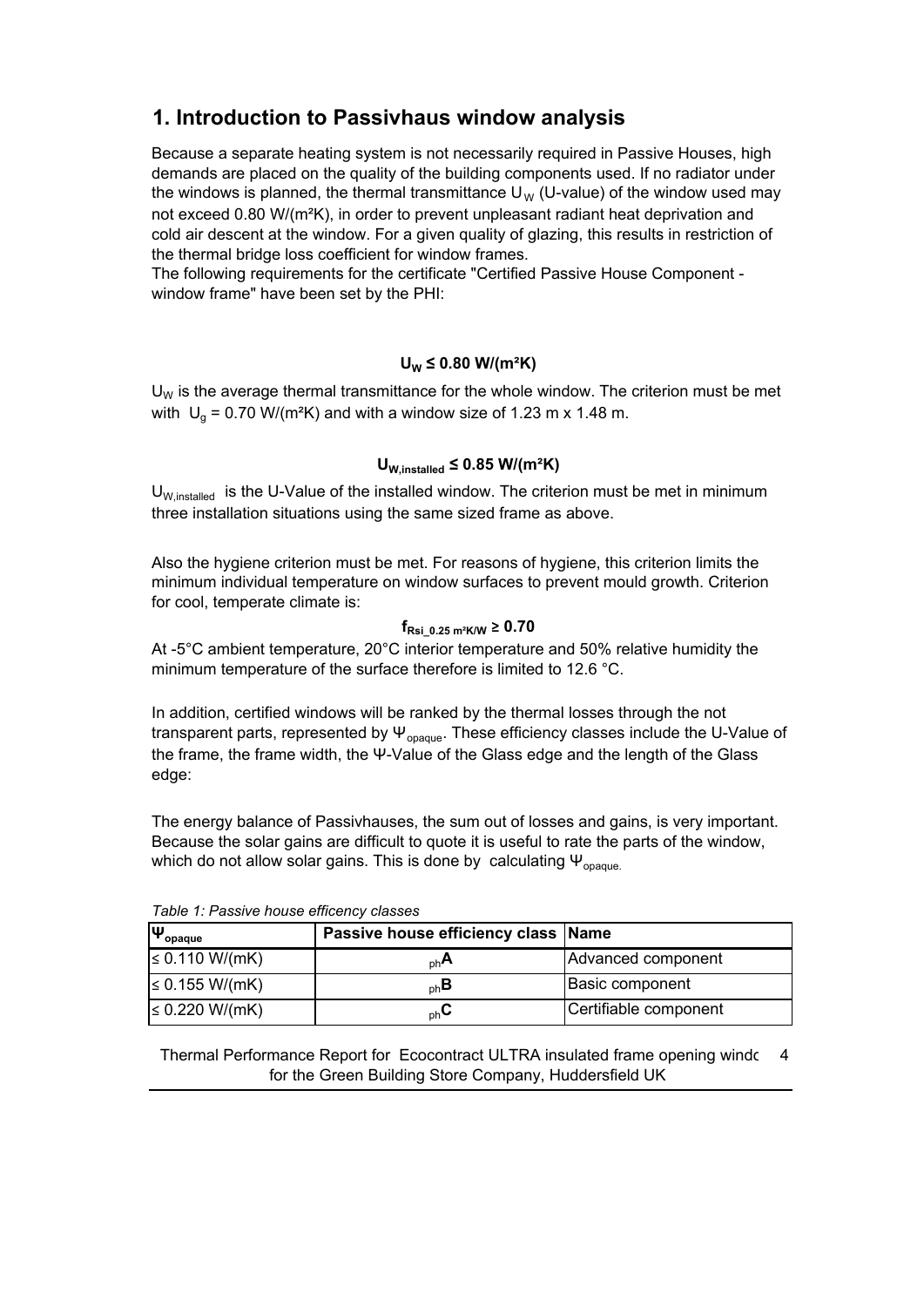### **2. Guidelines for thermal bridge calculation for windows**

On behalf of the Green Building Store company in Huddersfield, WARM has calculated the thermal characteristics for a window based on the regulation EN ISO 10077 (standard size 1.23 m \* 1.48 m), with a window frame Ecocontract ULTRA insulated frame.

The calculations were carried out using the heat flow software THERM V6.3.46.0 by the American LBNLaboratory

#### 2.1 Description of the window frame

The frame is constructed with laminated softwood with a wedge shaped "Compacfoam" insulated section.

#### 2.2 Glass, Panel and Spacer

For triple glazing with low-e coating, generally a Glass U-value of  $U_g$  = 0.7 W/(m<sup>2</sup>K) is assumed for the calculations in the course of certification. In order to meet the certification criterion  $U_w = 0.80 \text{ W/(m²K)}$ , a frame (including spacer and edge bond) with the corresponding thermal quality is necessary

| Properties of the | Edge-bond<br>Swisspacer Ultimate |                              |  |
|-------------------|----------------------------------|------------------------------|--|
| glazing           | Number of panes                  | 3                            |  |
|                   | Thickness of the panes           | 4/4/4<br>mm                  |  |
|                   | Thickness of the gas gap         | 20/20<br>mm                  |  |
|                   | Glazing                          | 52 mm                        |  |
|                   | Conductivity of gas gap          | 0.0321<br>W/(mK)             |  |
|                   | Additional air gap               | mm                           |  |
|                   | Thickness of additional pane     | mm                           |  |
|                   | conductivity of air gap          | W/(mK)                       |  |
|                   | thickness of the total glazing   | 52 mm                        |  |
|                   | U-Value of the glazing           | 0.700<br>$W/(m^2K)$          |  |
| Properties of the | Conductivity of the panel        | $0.035$ W/(mK)               |  |
| panel             | U-Value of the panel             | $0.673$ W/(m <sup>2</sup> K) |  |

Table 2: Properties of the glazing and the panel.

Thermal Performance Report for Ecocontract ULTRA insulated frame opening windc 5 for the Green Building Store Company, Huddersfield UK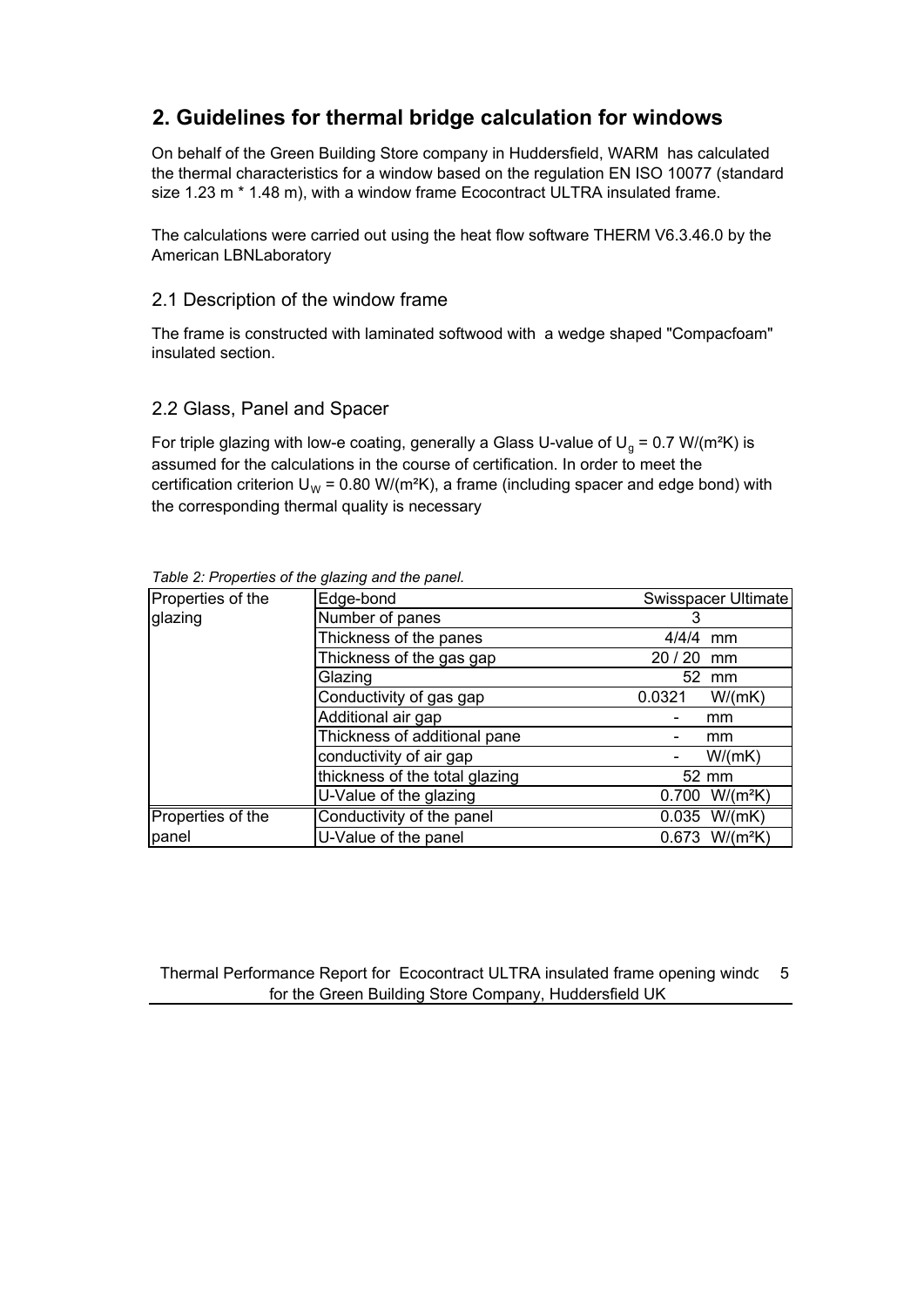In many edge bond constructions, very thin (about 0.025 to 0.1 mm) films are incorporated, the materials of which have a high thermal conductivity. The true-scale representation of the spacer in the calculation model could only be resolved with a very large numerical effort.

Instead of a high resolution representation of the spacer Swisspacer Ultimate a simplified, but thermally equivalent, replacement was therefore used. This allows a simpler mesh in the calculation model and therefore a viable computational effort.

### 2.3 Boundary conditions

The boundary conditions for the calculations were chosen to reflect the actual circumstances, i.e. with an external temperaure of –10°C, an interior temperature of +20°C and the corresponding heat transfer coefficient at the surfaces (see table below). A reduced inner heat transfer coefficient of  $\text{Rs}_1$  = 0.20 (m<sup>2</sup>K/W) was assumed at the inner surfaces of the window corners, in accordance with DIN EN 10077-2.

| Surface                                         | Temperature $\theta$      | Heat-transfer<br>resistance $R_{\rm SI}$ |
|-------------------------------------------------|---------------------------|------------------------------------------|
|                                                 | $\lceil{^{\circ}C}\rceil$ | [m <sup>2</sup> K/W]                     |
| to ambient                                      | $-10$                     | 0.04                                     |
| to ambient with air gap                         |                           | 0.13                                     |
| to interior                                     | 20                        | 0.13                                     |
| to interior in edges                            |                           | 0.20                                     |
| to ambient for calculation of $f_{\text{Rsi}}$  | -5                        | 0.04                                     |
| to interior for calculation of $f_{\text{Rsi}}$ | 20                        | 0.25                                     |

Table 3: Heat transfer resistances and surface temperatures.

Thermal Performance Report for Ecocontract ULTRA insulated frame opening windc 6 for the Green Building Store Company, Huddersfield UK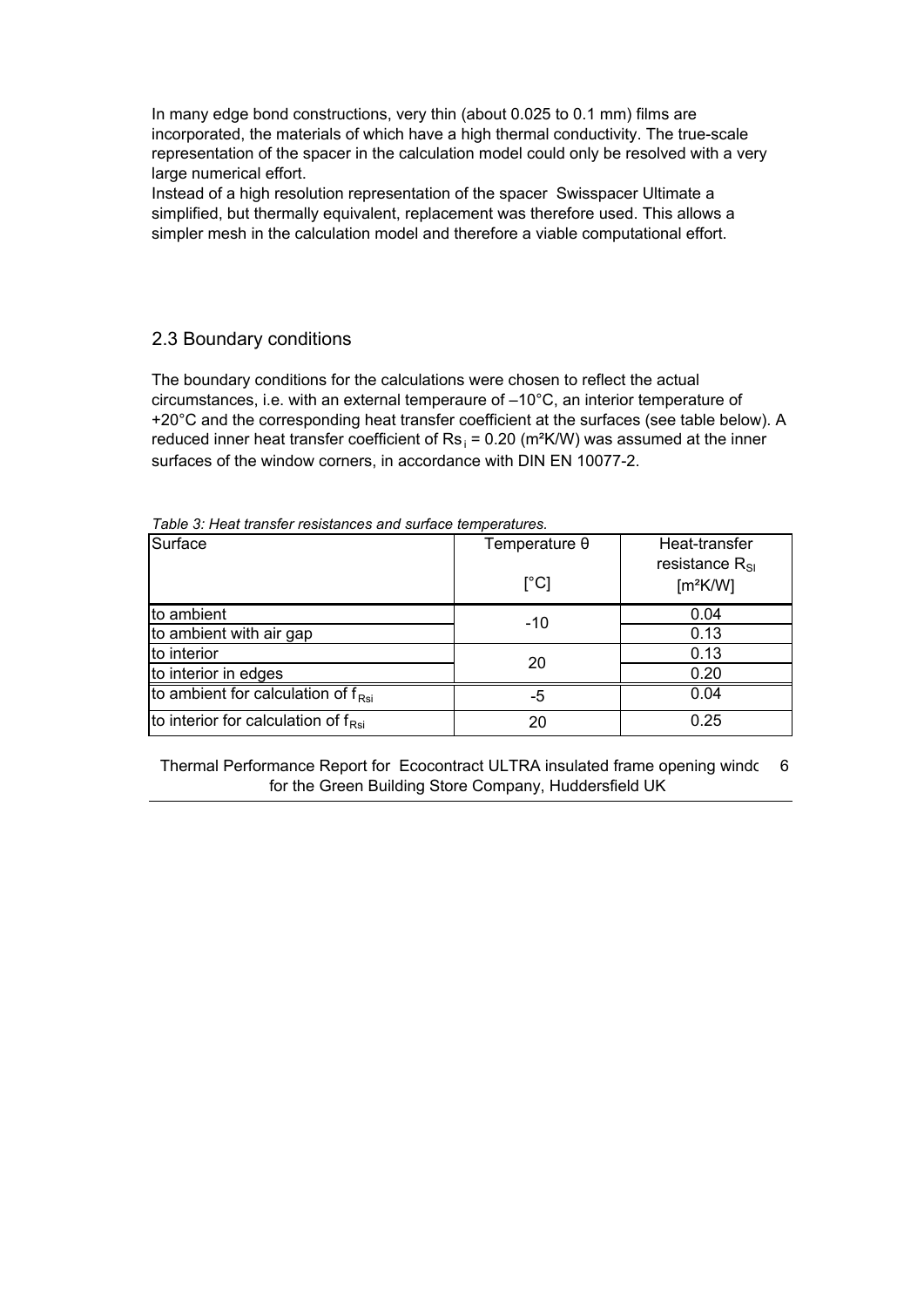#### 2.4 Used materials and thermal conductivities

In the following table the materials used in the calculation are listed with their thermal conductivities. The thermal conductivities are based on information provided by the company or on established standards. The equivalent thermal conductivity of hollow spaces was determined in accordance with DIN EN 10077-2.

Table 4: Thermal conductivities representing the materials used for the calculation model and *their colours as they appear in the THERM model diagrams* 

#### Window Frame

| Name                             | Conductivity<br>$W/m-K$ | Emissivity |
|----------------------------------|-------------------------|------------|
|                                  |                         |            |
| <b>CEN Polysulphide</b>          | 0.400                   | 0.9        |
| AA SPR Swisspacer Ultimate       | 0.140                   | 0.9        |
| <b>CEN Glass</b>                 | 1.000                   | 0.9        |
| <b>CEN PH Glazing</b>            | 0.0321                  | 0.9        |
| AA INS k046 Compacfoam CF200     | 0.046                   | 0.9        |
| <b>CEN EPDM</b>                  | 0.250                   | 0.9        |
| AA TIM General Timber            | 0.130                   | 0.9        |
| AA INS k034 Elastomeric Foam     | 0.050                   | 0.9        |
| CEN Silicone Pure 0k35           | 0.350                   | 0.9        |
| AA Steel Plate in central cavity | 50.0                    | 0.9        |

The Compacfoam CF200 and the elastomeric foam are unusual materials - see appendices The following materials were used in the installation of the walls

| <b>Cavity Wall</b>                   |            |      |
|--------------------------------------|------------|------|
| AA MAS Concrete Block Heavyweight    | 1.600      | 0.90 |
| AA INS k0.037                        | 0.032      | 0.90 |
| Stone                                | 1.500      | 0.90 |
| AA FIN Plaster                       | 0.250      | 0.90 |
| AA MAS Reinforced Concrete           | 2.100      | 0.90 |
| <b>Timber Frame</b>                  |            |      |
| AA FIN Plasterboard & Skim           | 0.210      | 0.90 |
| AA TIM General Timber                | 0.130      | 0.90 |
| AA TIM Plywood Osb heat flow along p | 0.208      | 0.90 |
| AA INS k022                          | 0.022      | 0.90 |
| AA INS k040                          | 0.040      | 0.90 |
| AA INS k039 Gutex                    | 0.039      | 0.90 |
| AA MAS Render                        | 0.700      | 0.90 |
| <b>CEN Service Void</b>              | Calculated | 0.90 |
| <b>Externally Insulated Wall</b>     |            |      |
| AA MAS Med Conc Block High Cond      | 0.850      | 0.90 |
| AA INS k037                          | 0.037      | 0.90 |
| AA MAS Render                        | 0.700      | 0.90 |
| AA FIN Plaster                       | 0.250      | 0.90 |

Thermal Performance Report for Ecocontract ULTRA insulated frame opening windc 7 for the Green Building Store Company, Huddersfield UK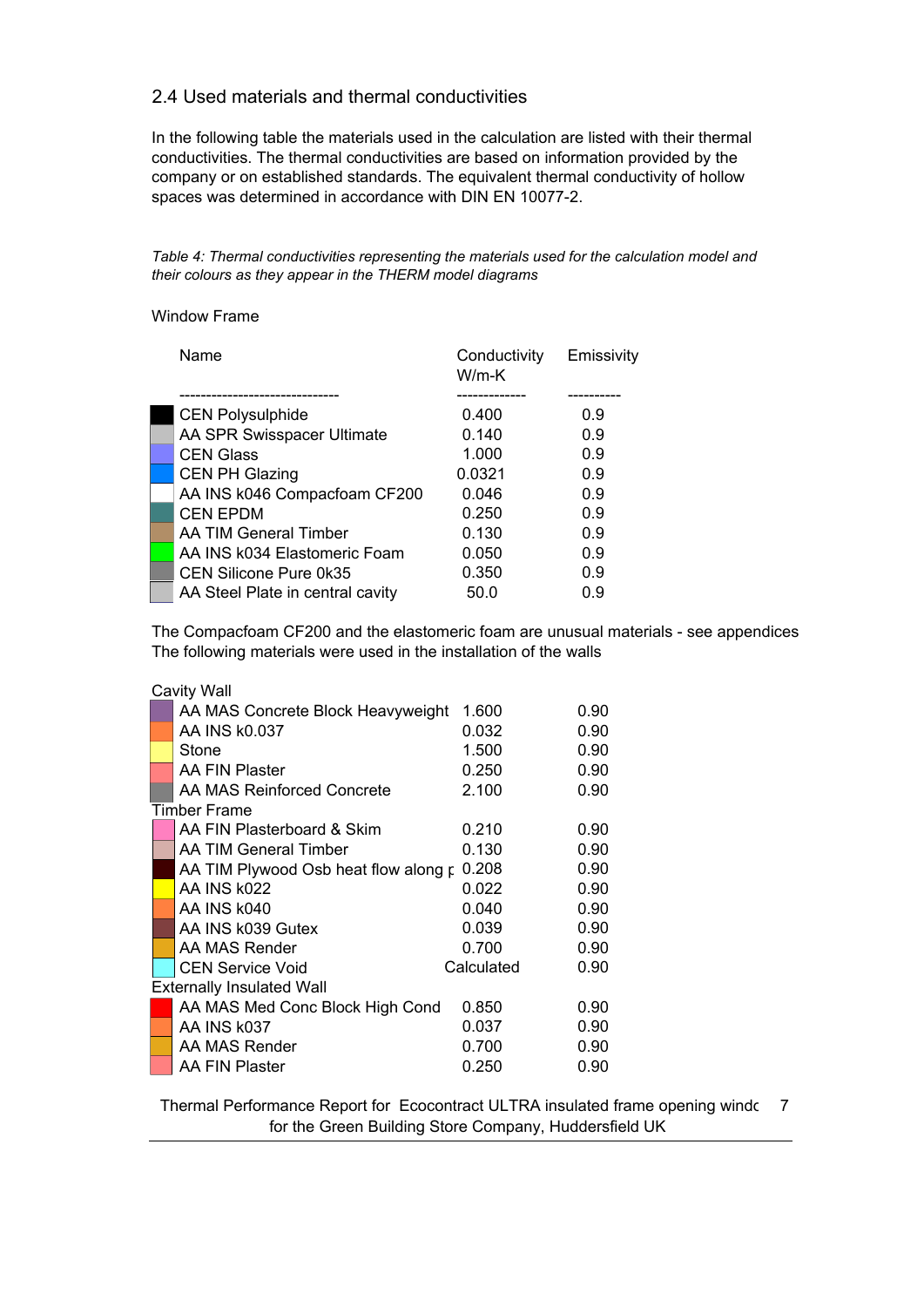### 3. Results of the heat-flow-calculation

The heat flow rate  $L_{2D}$  was calculated for each sectional drawing following DIN EN 10077–1 and 2 using the two-dimensional heat flow software programme THERM. For each section, two calculations were carried out, one with the installed glazing and one with a calibration panel (lamda-value of 0,035 W/( $m<sup>2</sup>K$ )) in place of the glazing. The depth of the edge and thickness of the calibration panel correspond with those of the glazing. Each of the calculated  $L_{2D}$  values in W/mK are documented with the respective dimensions of the sections in Table 5. These intermediate results form the basis for the calculation of the U-values and the Ψ-values.

The height of the calculation models is 0.4 m in models with one glazed part and 0.6 m in models with two glazed parts(eg mullion). For installation situations at least 1m or 3 times the wall thickness is added to typically produce 1.4m.

| <b>Name</b>                     |         | Ecocontract<br><b>ULTRA</b><br>insulated frame<br>opening window |  |  |
|---------------------------------|---------|------------------------------------------------------------------|--|--|
|                                 | Cill    | 0.2716                                                           |  |  |
| Frame with panel                | Head    | 0.2699                                                           |  |  |
|                                 | Jamb    | 0.2699                                                           |  |  |
|                                 | Mullion | 0.3961                                                           |  |  |
|                                 |         |                                                                  |  |  |
| <b>Edge bond</b>                |         |                                                                  |  |  |
|                                 | Cill    | 0.3188                                                           |  |  |
| Frame with glass                | Head    | 0.3196                                                           |  |  |
|                                 | Jamb    | 0.3196                                                           |  |  |
|                                 | Mullion | 0.4857                                                           |  |  |
|                                 |         |                                                                  |  |  |
|                                 | Cill    | 0.4452                                                           |  |  |
| Cavity<br>wall                  | Head    | 0.5239                                                           |  |  |
|                                 | Jamb    | 0.5239                                                           |  |  |
|                                 | Cill    | 0.4562                                                           |  |  |
| Timber<br>frame                 | Head    | 0.4379                                                           |  |  |
|                                 | Jamb    | 0.4379                                                           |  |  |
|                                 | Cill    | 0.4726                                                           |  |  |
| Externally<br>insulated<br>Wall | Head    | 0.4670                                                           |  |  |
|                                 | Jamb    | 0.4670                                                           |  |  |

*Table 5: Results of the heat flow calculations for all sections [W/mK].* 

Thermal Performance Report for Ecocontract ULTRA insulated frame opening windc 8 for the Green Building Store Company, Huddersfield UK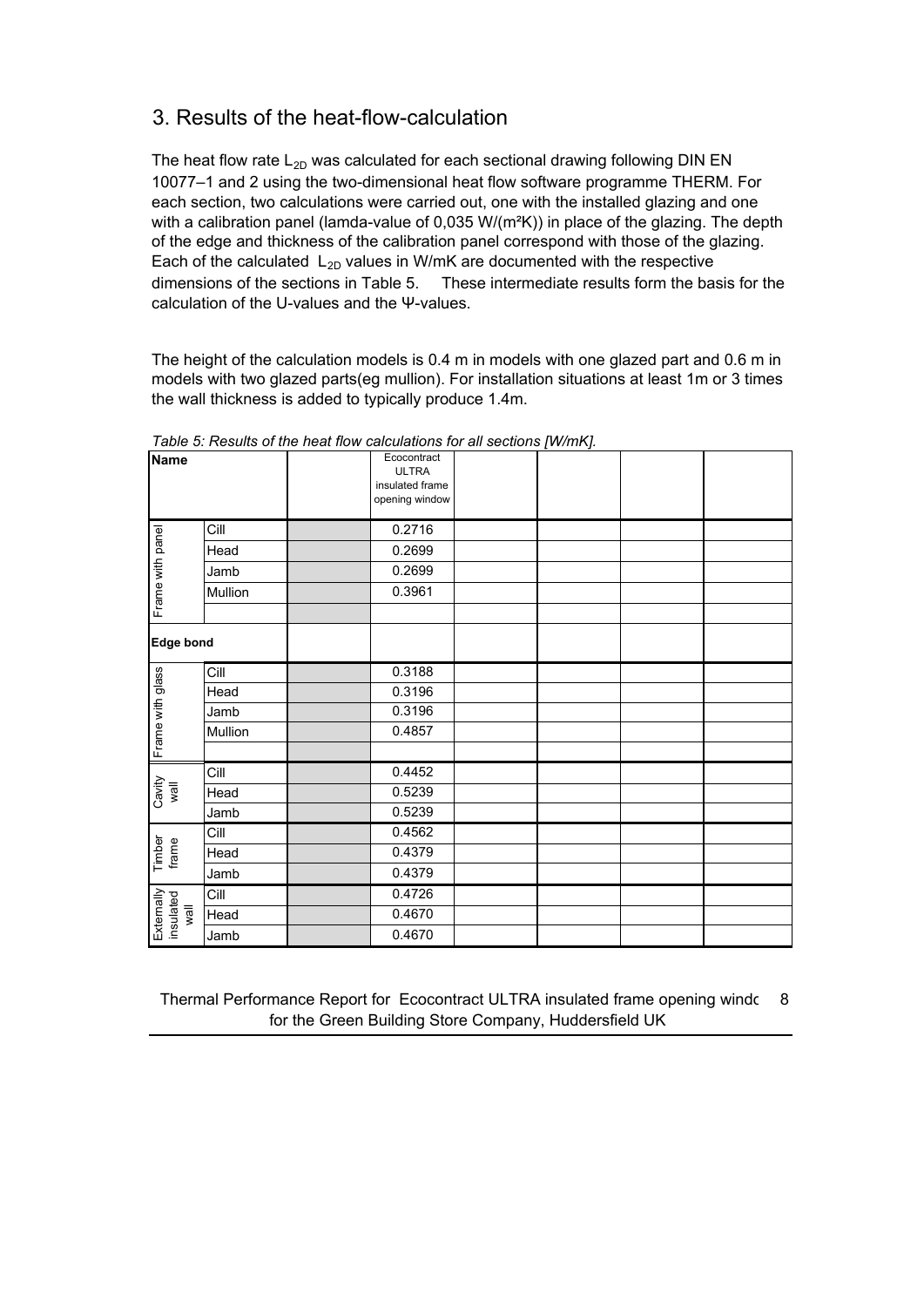### 4. Overview of calculation results

| <b>Name</b>                         |                                                                                                   | Passivhaus                 | Ecocontract                       |  |  |
|-------------------------------------|---------------------------------------------------------------------------------------------------|----------------------------|-----------------------------------|--|--|
|                                     |                                                                                                   | Transparent                | <b>ULTRA</b>                      |  |  |
|                                     |                                                                                                   | Component<br>Certification | insulated frame<br>opening window |  |  |
|                                     |                                                                                                   | Crieteria                  |                                   |  |  |
|                                     | Cill                                                                                              |                            | 0.138                             |  |  |
|                                     | Head                                                                                              |                            | 0.120                             |  |  |
| $\overline{\Xi}$                    | Jamb                                                                                              |                            | 0.120                             |  |  |
|                                     | Mullion                                                                                           |                            | 0.136                             |  |  |
| frame width b <sub>f</sub>          |                                                                                                   |                            |                                   |  |  |
|                                     |                                                                                                   |                            | 0.822                             |  |  |
|                                     | Head                                                                                              |                            | 0.841                             |  |  |
|                                     | Jamb                                                                                              |                            | 0.841                             |  |  |
| $[W/(m^2K)]$                        | Mullion                                                                                           |                            | 0.853                             |  |  |
| U-value of the<br>frame $U_f$       |                                                                                                   |                            |                                   |  |  |
| <b>Edge bond</b>                    |                                                                                                   |                            |                                   |  |  |
|                                     | Cill                                                                                              |                            | 0.0221                            |  |  |
| th. bridge of<br>edge bond $\Psi_g$ | Head                                                                                              |                            | 0.0228                            |  |  |
| [W(mK)]                             | Jamb                                                                                              |                            | 0.0228                            |  |  |
|                                     | Mullion                                                                                           |                            | 0.0225                            |  |  |
|                                     |                                                                                                   |                            |                                   |  |  |
|                                     | Cill                                                                                              |                            | 13.90                             |  |  |
| Internal Temps                      | Head                                                                                              |                            | 13.80                             |  |  |
| $\overline{\omega}$                 | Jamb                                                                                              |                            | 13.80                             |  |  |
| Minimum                             | Mullion                                                                                           |                            | 13.80                             |  |  |
|                                     |                                                                                                   |                            |                                   |  |  |
|                                     | Lowest Min Int Temp [C]                                                                           | 12.6                       | 13.8                              |  |  |
| Frsi based on -5 C                  |                                                                                                   | 0.70                       | 0.75                              |  |  |
|                                     | Hygiene satisfied above ext.<br>temp of:                                                          | -5                         | $-10$                             |  |  |
|                                     | Window-U-value U <sub>w</sub>                                                                     | 0.80                       | 0.80                              |  |  |
| $[W/(m^2K)]$                        |                                                                                                   |                            |                                   |  |  |
|                                     | Comfort satisfied above ext.<br>temp of:                                                          | $-16$                      | $-16$                             |  |  |
| $\Psi_{\text{opaque}}$ [W/(mK)]     |                                                                                                   |                            | 0.133                             |  |  |
| class                               | <b>Passive House Efficiency</b>                                                                   |                            | phB                               |  |  |
|                                     | Thermal installation bridge \mustall [W/(mK)] und U <sub>W,installed</sub> [W/(m <sup>2</sup> K)] |                            |                                   |  |  |
|                                     | Cill                                                                                              |                            | 0.0059                            |  |  |
|                                     | Head                                                                                              |                            | 0.0017                            |  |  |
| Cavity wall                         | Jamb                                                                                              |                            | 0.0017                            |  |  |
|                                     | $\textbf{U}_{\text{W,installed}}$                                                                 | 0.85                       | 0.809                             |  |  |
|                                     | Cill                                                                                              |                            | 0.0094                            |  |  |
| Timber<br>frame                     | Head                                                                                              |                            | $-0.0098$                         |  |  |
|                                     | Jamb                                                                                              |                            | 0.0049                            |  |  |
|                                     | $U_{w, \text{instead}}$                                                                           | 0.85                       | 0.808                             |  |  |
|                                     | Cill                                                                                              |                            | 0.0226                            |  |  |
| Externally<br>insulated<br>Wall     | Head                                                                                              |                            | 0.0086                            |  |  |
|                                     | Jamb                                                                                              |                            | 0.0086                            |  |  |
|                                     | U <sub>W,installed</sub>                                                                          | 0.85                       | 0.836                             |  |  |

Table 6: Overview of calculation results.

Thermal Performance Report for Ecocontract ULTRA insulated frame opening windc 9 for the Green Building Store Company, Huddersfield UK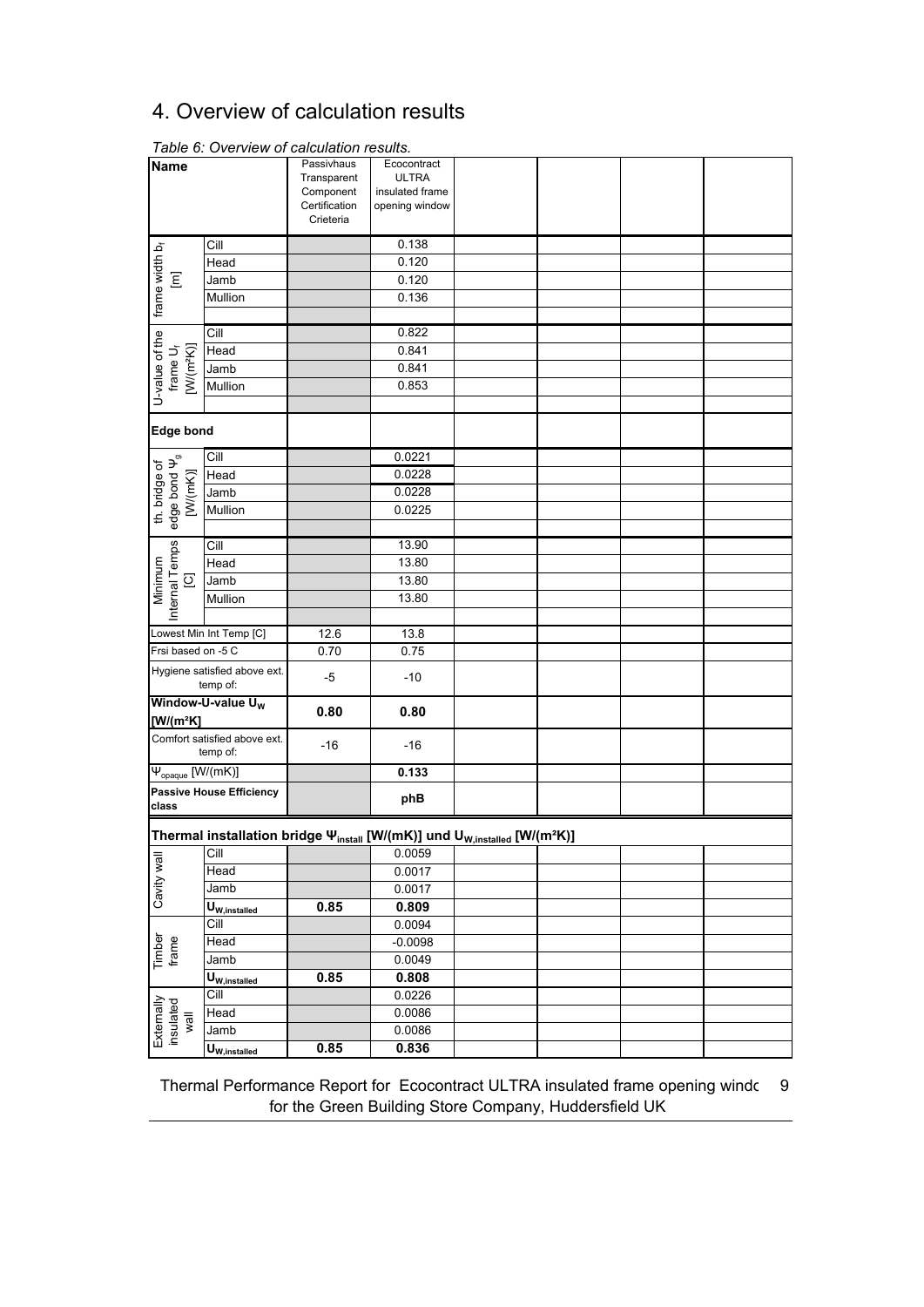### 5. Window construction

In the following figures, the colour coded construction is shown on the left, with the heat flux results in the middle, and the isothermal figures on the right.

Figure 1 shows the sections head/jamb and cill of the window with a 52 mm wide glazing and the spacer Swisspacer Ultimate.



*Figure 1: : Section 'head/jamb' and 'cill' with the respective heat flux and isothermal graphics.* 

Thermal Performance Report for Ecocontract ULTRA insulated frame opening windc 10 for the Green Building Store Company, Huddersfield UK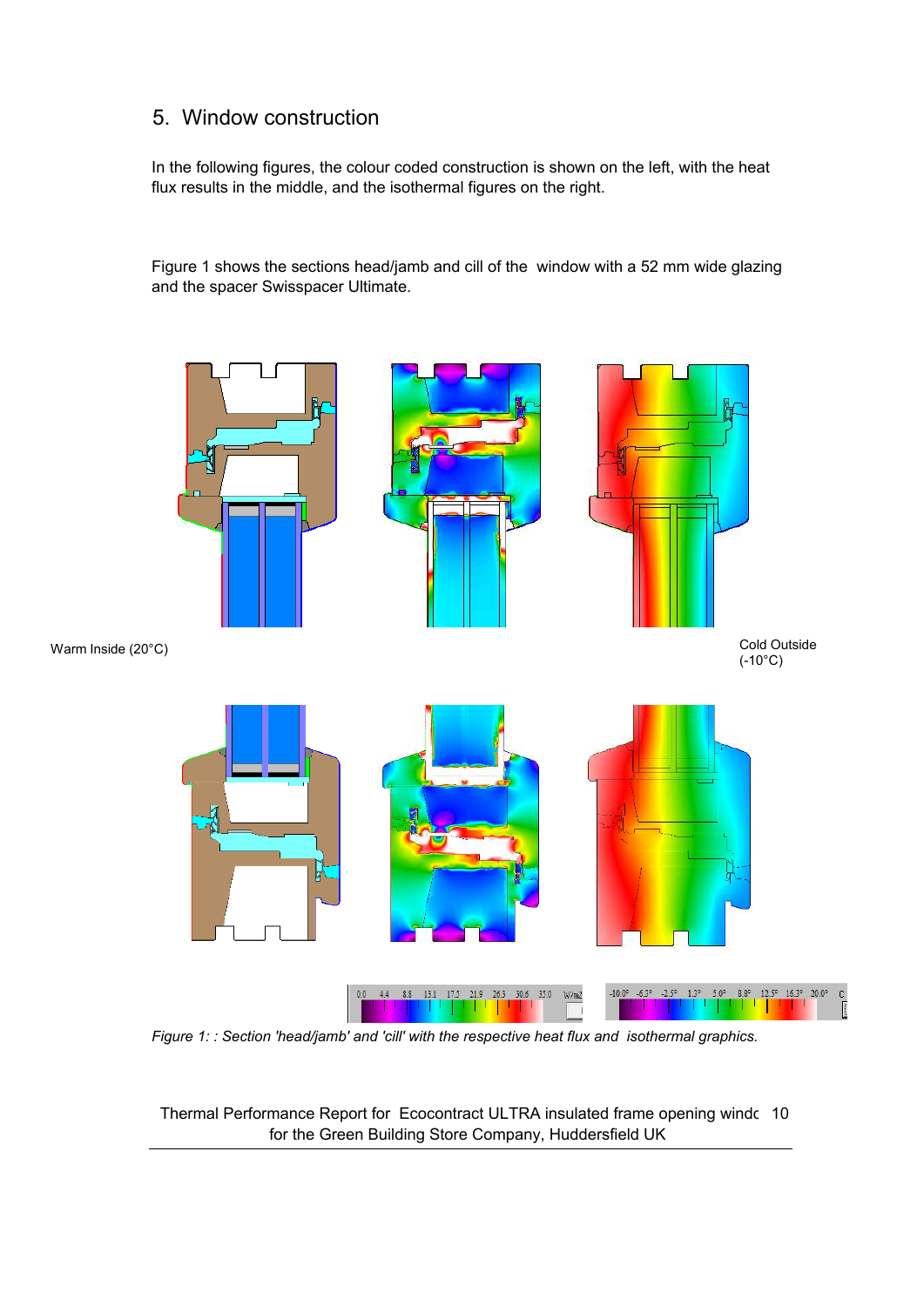#### 5.1 Mullion

Figure 2 shows the section of a Mullion of the certified window system with a 52 mm wide glazing and the spacer Swisspacer Ultimate.

The thermal properties of this section are given for information only. They are not part in the calculation of the window U-value. However, they can be used to determine the correct PHPP data for windows with Mullions





Thermal Performance Report for Ecocontract ULTRA insulated frame opening windc 11 for the Green Building Store Company, Huddersfield UK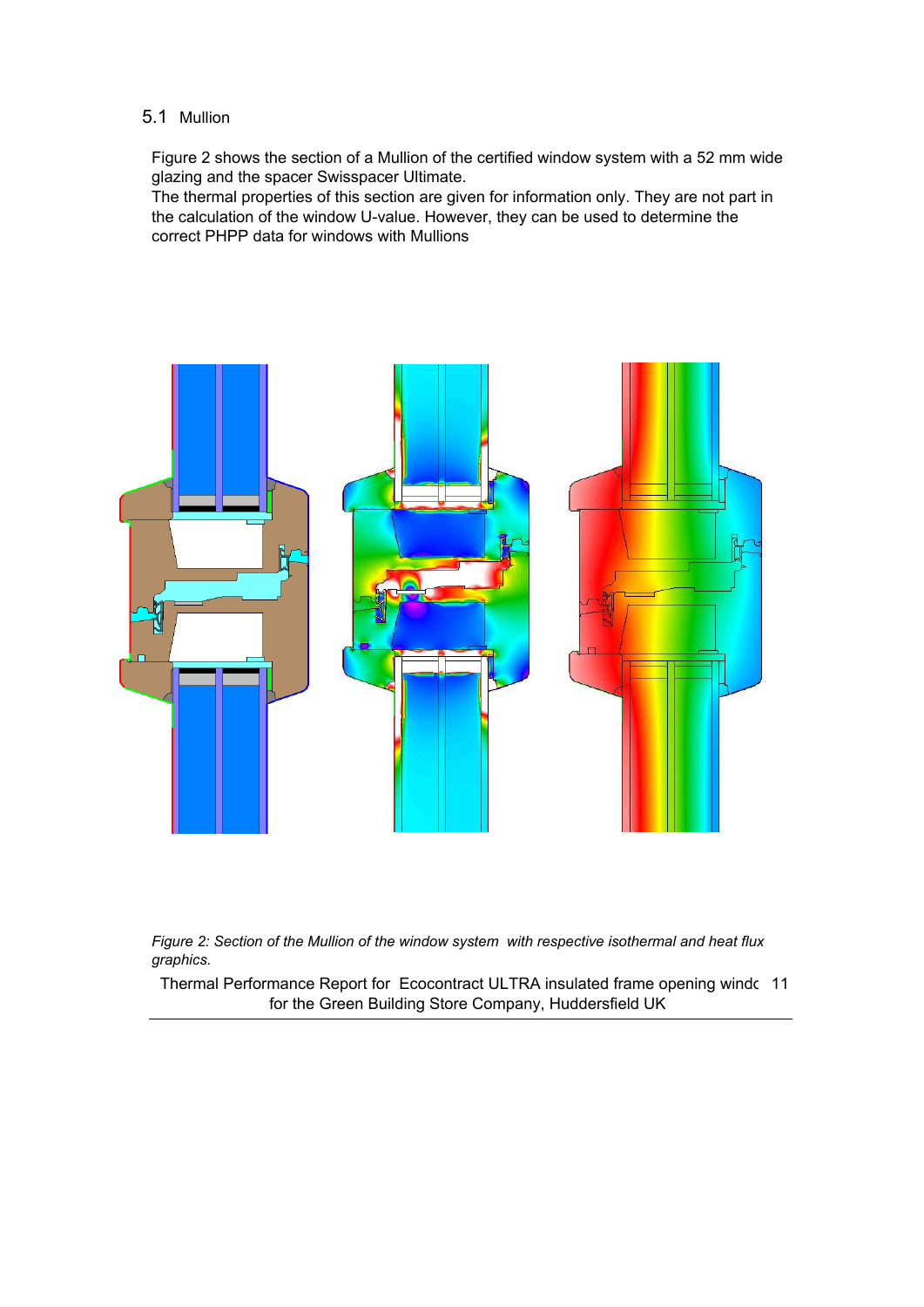### **6. Window U>values for different window sizes**

The U-value U<sub>W</sub> of an uninstalled window of any size can be determined using the following equation:

$$
U_W = \frac{A_g \cdot U_g + A_f \cdot U_f + l_g \cdot \Psi_g}{A_g + A_f}
$$

where: 
$$
\beta
$$

 $\mathsf{A}_{g}$  Glazing area [m<sup>2</sup>] U<sub>g</sub> Average glazing U-value [W/(m<sup>2</sup>K]

 $I_0$  Length of edge bond  $[m]$   $\Psi_a$  Av. th. bridge of edge bond  $[W/(mK)]$ 

 $A_f$  Frame area [m<sup>2</sup>] U<sub>f</sub> Average frame U-value [W/(m<sup>2</sup>K]

### **7. Installation**

Besides the heat transfer through window frames and glazing, the connection of the frame to a suitable Passivhaus wall construction is of considerable importance for the whole system (the U-value of the wall must be less than 0.15 W/( $m^2K$ )). Therefore, three typical installation situations (the specific arrangement of which were given by the manufacturer) were tested for their suitability.

The results are shown in table 5 and 6. For the calculation models and the respective isothermal graphics, see the following pages.

The U-value of an installed window of any size can be determined using the following equation:

$$
U_{W, \text{instead}} = \frac{A_W \cdot U_W + l_{\text{install.}} \cdot \Psi_{\text{install.}}}{A_W}
$$

where:  $A_W$  Window area  $[m^2]$  U<sub>W</sub> Window-U-value  $[W/(m^2K)]$  $I<sub>instal</sub>$ Length of installation [m]  $\Psi_{\text{instal}}$  Av. th. installation bridge [W/(mK)]

Thermal Performance Report for Ecocontract ULTRA insulated frame opening windown 12 for the Green Building Store Company, Huddersfield UK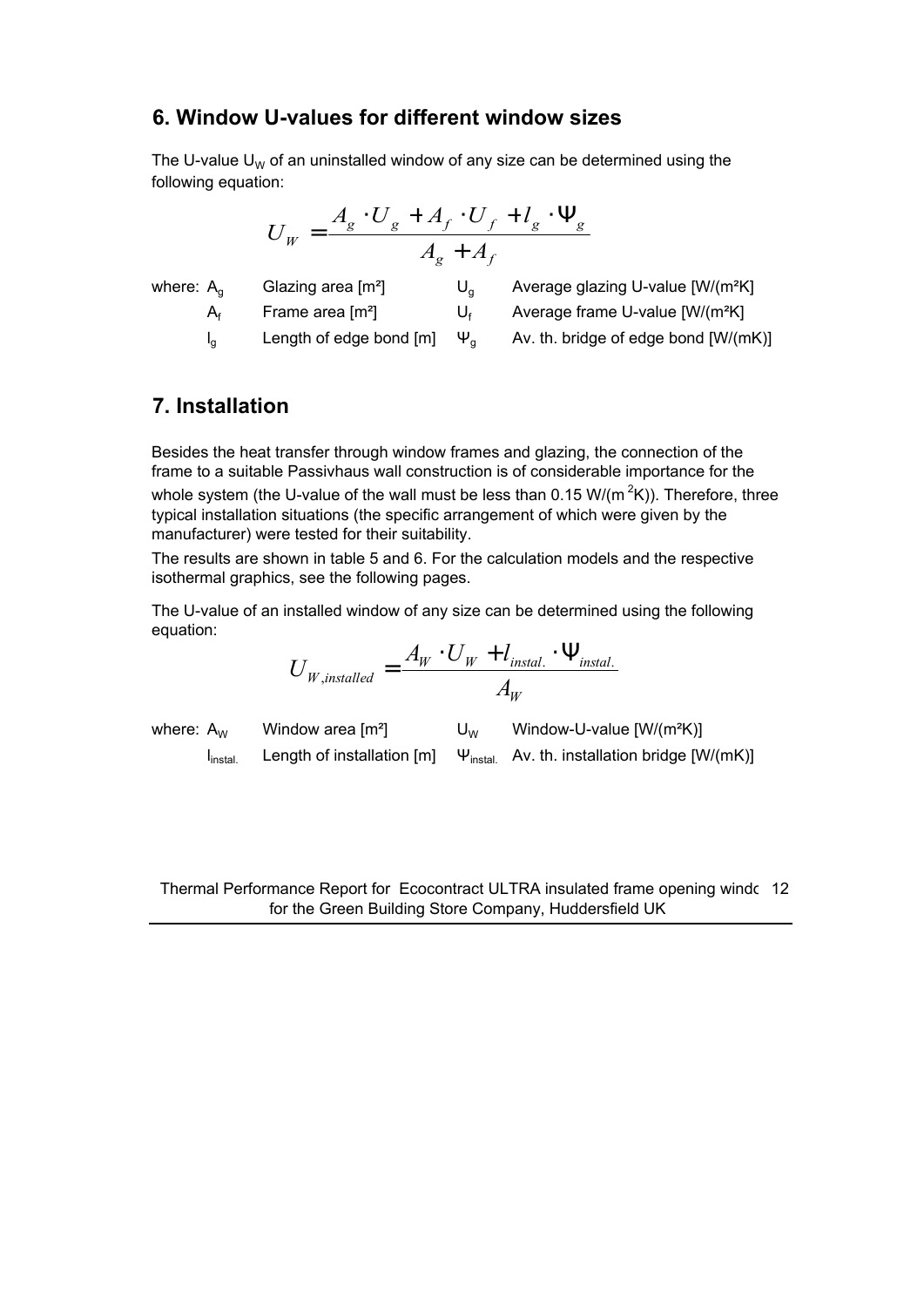### 7.1 Cavity wall

The following figure shows the installation of the Ecocontract ULTRA insulated frame 'side/top' and 'bottom' in a Cavity wall.

In the following figures, the heat flux results are shown on the left, with the respective isothermal figures are shown on the right. The construction details are in the appendicies.

In order to better represent the details, only relevant sections of the calculation model are shown.



*Figure 3: Installation head/jamb and cill in a Cavity wall with respective isothermal graphics* 

|                                                                                    | U wall<br>$[W/(m^2K)]$ | $\Psi_{\text{install., bottom}}$<br>[W/(mK)] | $\Psi_{\mathsf{install.}, \, \mathsf{s}.\mathsf{/top}}$<br>[W/(mK)] | $U_{W, \text{installed}}$<br>$[W/(m^2K)]$ |  |
|------------------------------------------------------------------------------------|------------------------|----------------------------------------------|---------------------------------------------------------------------|-------------------------------------------|--|
|                                                                                    | 0.118                  | 0.006                                        | 0.002                                                               | 0.81                                      |  |
| Thermal Performance Report for Ecocontract ULTRA insulated frame opening wind (13) |                        |                                              |                                                                     |                                           |  |
| for the Green Building Store Company, Huddersfield UK                              |                        |                                              |                                                                     |                                           |  |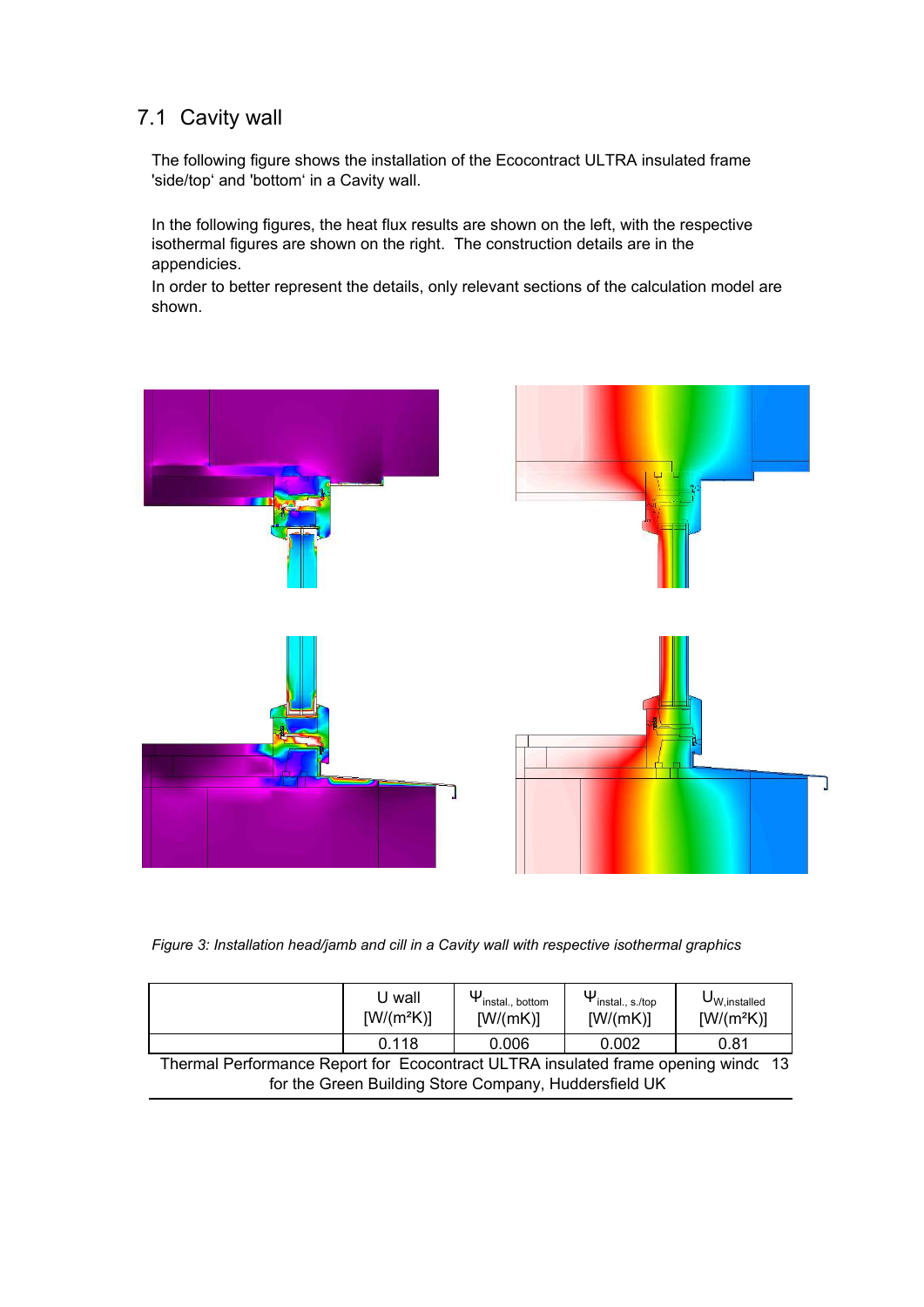### 7.2 Timber frame

The following figure shows the installation of the Ecocontract ULTRA insulated frame 'top/side' and 'bottom' in a Timber frame.

In the following figures, the heat flux results are shown on the left, with the respective isothermal figures are shown on the right. The construction details are in the appendicies.

In order to better represent the details, only relevant sections of the calculation model are shown.



Figure 4: Installation 'bottom' and 'side/top' in a Timber frame with respective isothermal graphic

|                                                       | U wall<br>$[W/(m^2K)]$ | $\Psi_{\text{install., bottom}}$<br>[W/(mK)] | $\Psi_{\text{install., top}}$<br>[W/(mK)] | $\Psi_{\mathsf{install.}, \mathsf{side}}$<br>[W/(mK)] | $\mathsf{U}_{\mathsf{W},\mathsf{installed}}$<br>$[W/(m^2K)]$                      |
|-------------------------------------------------------|------------------------|----------------------------------------------|-------------------------------------------|-------------------------------------------------------|-----------------------------------------------------------------------------------|
|                                                       | 0.126                  | 0.009                                        | $-0.010$                                  | 0.005                                                 | 0.81                                                                              |
|                                                       |                        |                                              |                                           |                                                       | Thermal Performance Report for Ecocontract ULTRA insulated frame opening windc 14 |
| for the Green Building Store Company, Huddersfield UK |                        |                                              |                                           |                                                       |                                                                                   |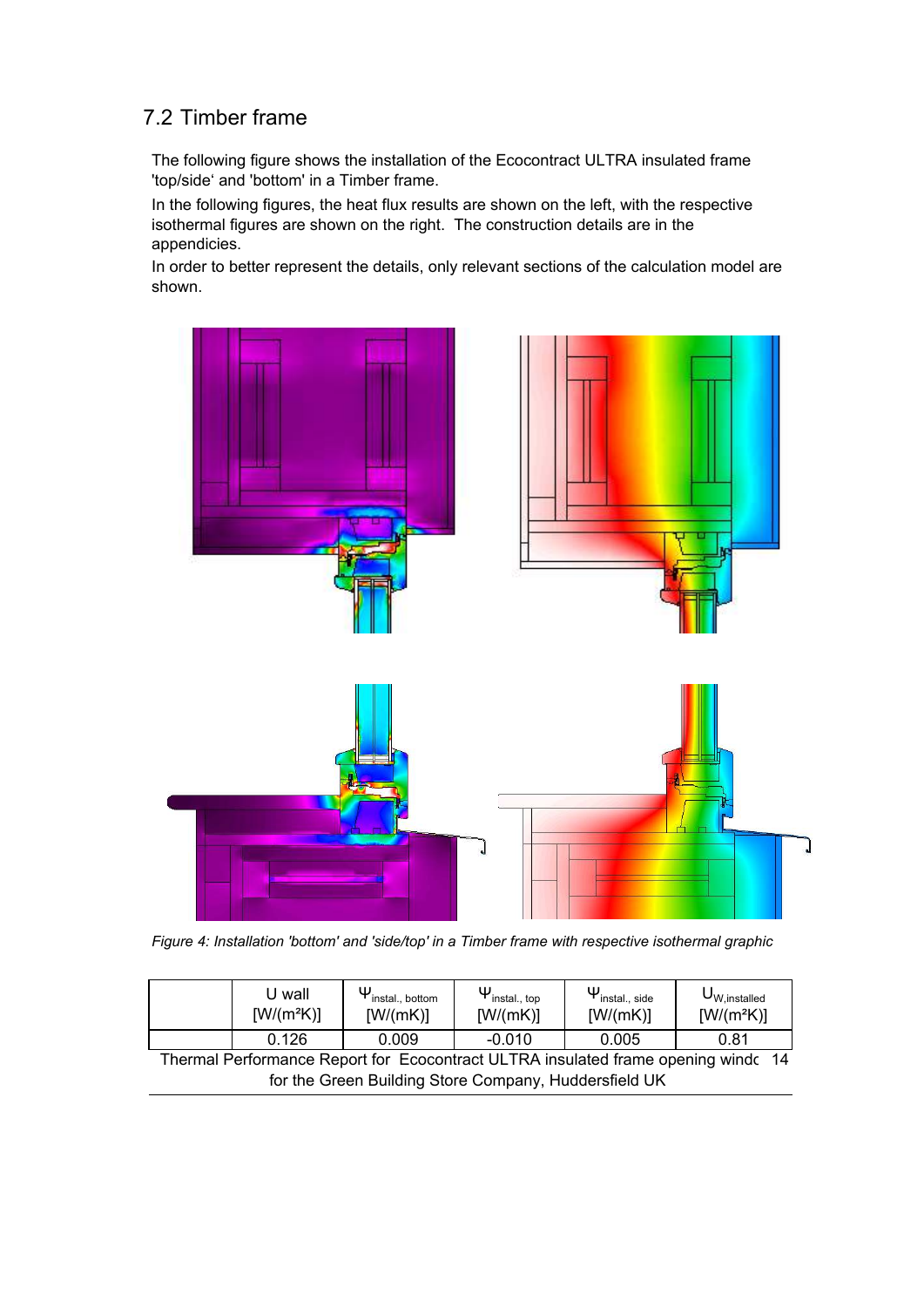### 7.3 Externally insulated wall

The following figure shows the installation of the Ecocontract ULTRA insulated frame 'side/top' and 'bottom' in a Externally insulated wall.

In the following figures, the heat flux results are shown on the left, with the respective isothermal figures are shown on the right. The construction details are in the appendicies.

In order to better represent the details, only relevant sections of the calculation model are shown.



#### Figure 5: Installation 'bottom' and 'side/top' in a Externally insulated wall with respective  *--*

|                                                                                   | U wall<br>$[W/(m^2K)]$ | $\Psi_{\text{install., bottom}}$<br>[W/(mK)] | $\Psi_{\mathsf{install., s./top}}$<br>[W/(mK)] | $U_{W, \text{instead}}$<br>$[W/(m^2K)]$ |  |
|-----------------------------------------------------------------------------------|------------------------|----------------------------------------------|------------------------------------------------|-----------------------------------------|--|
|                                                                                   | 0.14                   | 0.023                                        | 0.009                                          | 0.84                                    |  |
| Thermal Performance Report for Ecocontract ULTRA insulated frame opening windc 15 |                        |                                              |                                                |                                         |  |
| for the Green Building Store Company, Huddersfield UK                             |                        |                                              |                                                |                                         |  |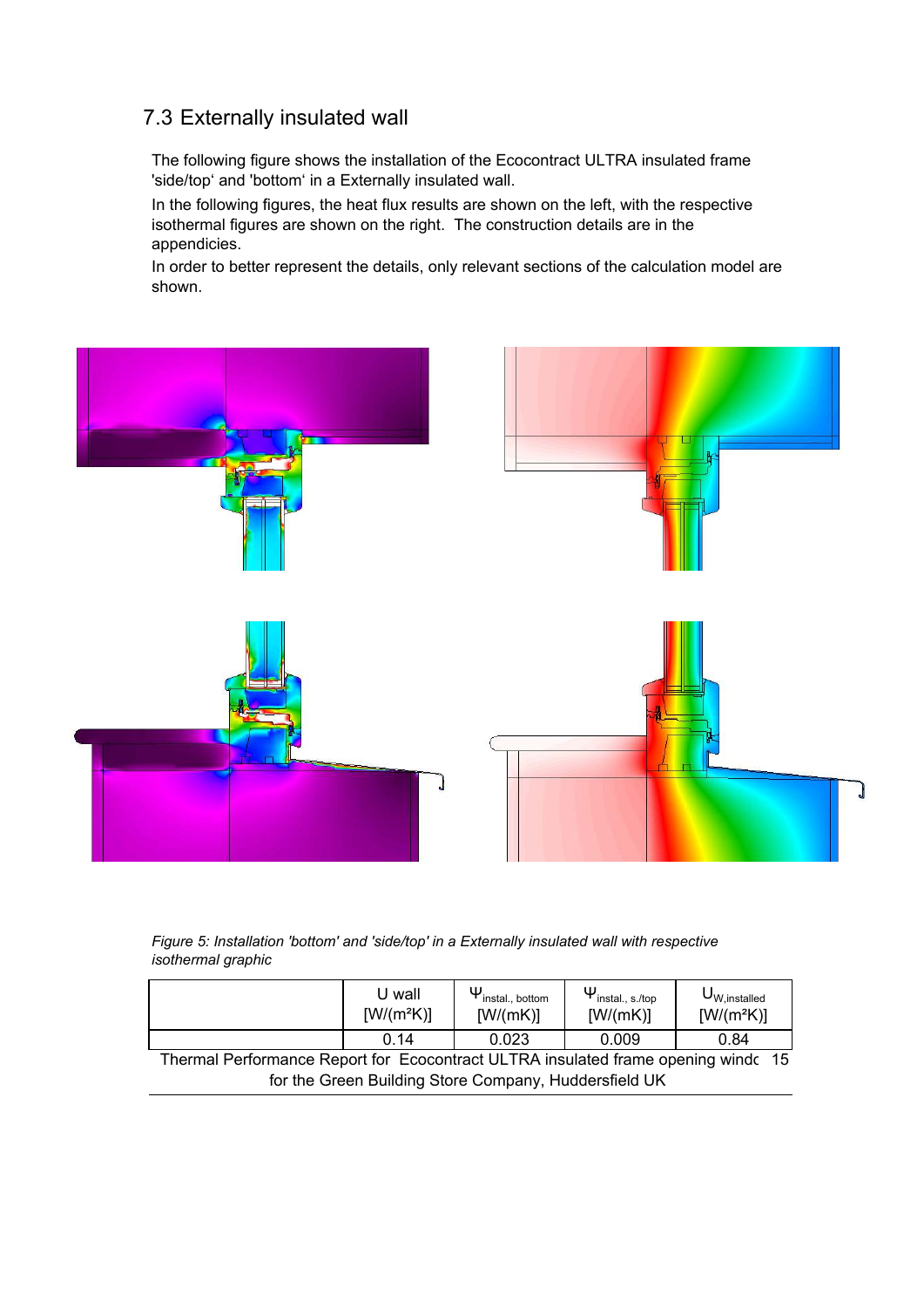### 8. Alternative Glasses offered by manufacturer

In deriving the performance of windows, the convention is to install a standard quality of glazing with a centre U value of 0.7 W/m2K to enable a fair comparison of the frames.

However, for analysis in PHPP it is important to know the properties of the actual glass to be offered by the manufacturer. These obviously include the Centre of glass U value of the glazed unit, but also the g value, which is the fraction of solar heat that passes through the glass at normal incidence.

These values commonly change if the glass is required to have security, safety, or obscured properties. Usually this is because as the glass thickness changes, the gas cavity also changes to maintain a fixed total sealed unit thickness. The g value can also change with some obscured or laminated glass types.

The following list has been provided by the manufacturer to help choose the correct properties in PHPP. This glazing data is incldued in the PHPP data value in the next section, but here we also show the PHI glazing rating, which is expressed as:

Ueg =  $Uq - 1.6 x q$  where 1.6 is a climate factor for Cool temperate regions

| $>= -0.2$ but $< 0$    |  |
|------------------------|--|
| $>= -0.35$ but $<-0.2$ |  |
|                        |  |
|                        |  |

|                                                                                                       | g    | Uq   |    |
|-------------------------------------------------------------------------------------------------------|------|------|----|
| Standard 4-20-4-20-4 Guardian Climaguard Premium/Clear float/Guardian Climaguard<br>Premium Argon 90% | 0.49 | 0.52 | R. |
| Safety 4-20-6.4-20-4 AGC Top N+T toughened/Clear laminated/AGC Top N+T<br>toughened Argon 90%         | 0.49 | 0.52 | B  |
| High g 4-20-4-20-4 Planitherm Lux/Clear float/Planitherm Lux Argon 90%                                | 0.63 | 0.61 |    |

#### Thermal Performance Report for Ecocontract ULTRA insulated frame opening window for the Green Building Store Company, Huddersfield UK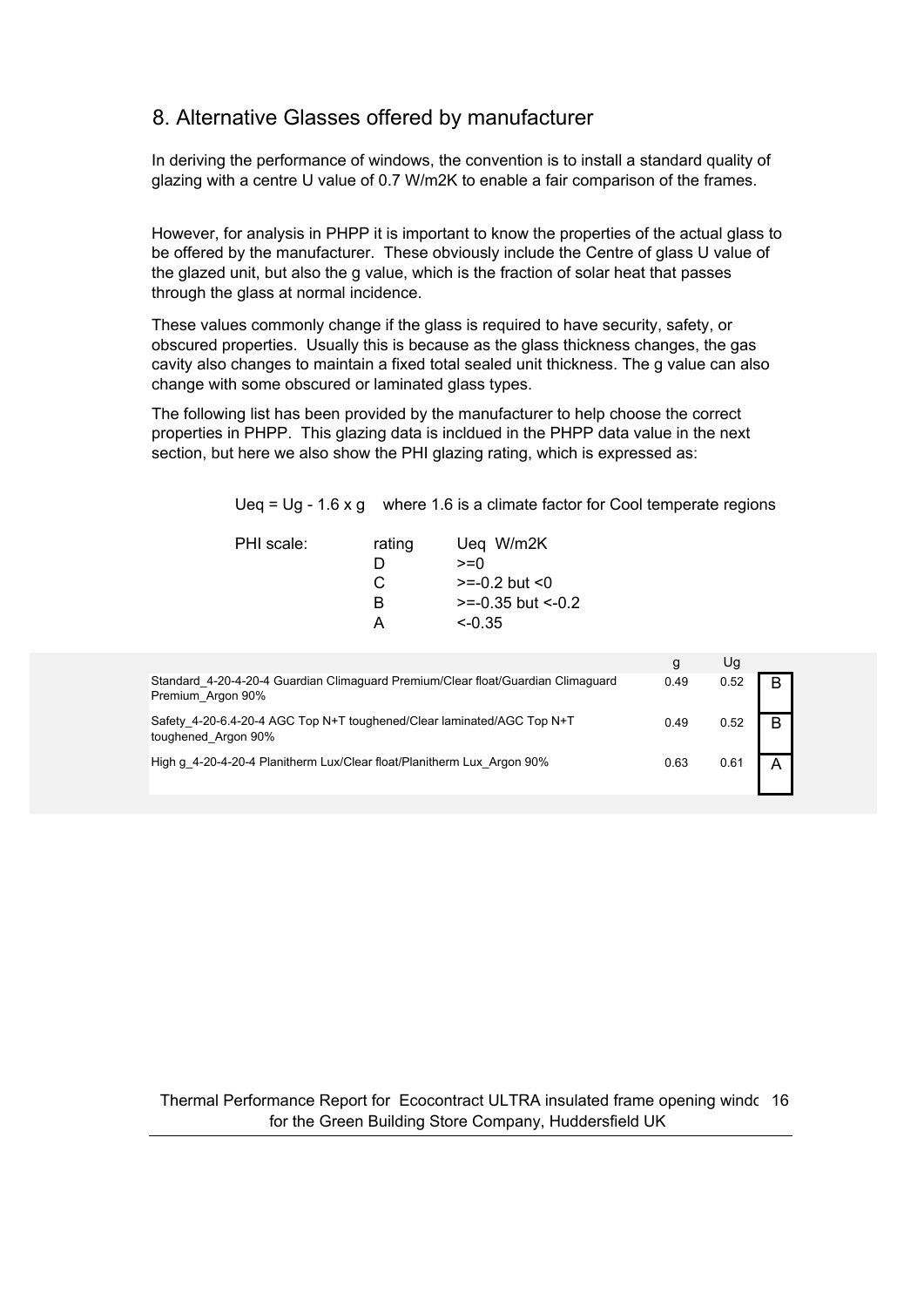Thermal Performance Report for Ecocontract ULTRA insulated frame opening windc 17<br>for the Green Building Store Company, Huddersfield UK Thermal Performance Report for Ecocontract ULTRA insulated frame opening window for the Green Building Store Company, Huddersfield UK

| <b>GLASS</b>         |                                                                                                                         |                        |                                                   |                                              |                                          |                         |                                |                        |                       |                             |                                                                       |                                             |                             |                            |                       |                                |                                         |                                                                                     |          |        |
|----------------------|-------------------------------------------------------------------------------------------------------------------------|------------------------|---------------------------------------------------|----------------------------------------------|------------------------------------------|-------------------------|--------------------------------|------------------------|-----------------------|-----------------------------|-----------------------------------------------------------------------|---------------------------------------------|-----------------------------|----------------------------|-----------------------|--------------------------------|-----------------------------------------|-------------------------------------------------------------------------------------|----------|--------|
|                      | Type                                                                                                                    |                        |                                                   |                                              |                                          |                         |                                |                        |                       |                             |                                                                       |                                             |                             |                            |                       |                                |                                         |                                                                                     |          |        |
| Assem-<br>bly<br>No. | Glazing                                                                                                                 | g-Value                | Value                                             |                                              |                                          |                         |                                |                        |                       |                             |                                                                       |                                             |                             |                            |                       |                                |                                         |                                                                                     |          |        |
| $\overline{1}$       | Green Building Store Standard 4-20-4-20-4 Guardian Climaguard Premium/Clear float/Guardian Climaguard Premium Argon 90% | 0.49                   | W/(m <sup>2</sup> K)<br>0.52                      |                                              |                                          |                         |                                |                        |                       |                             |                                                                       |                                             |                             |                            |                       |                                |                                         |                                                                                     |          |        |
| 2                    | Green Building Store Safety 4-20-6.4-20-4 AGC Top N+T toughened/Clear laminated/AGC Top N+T toughened Argon 90%         | 0.49                   | 0.52                                              |                                              |                                          |                         |                                |                        |                       |                             |                                                                       |                                             |                             |                            |                       |                                |                                         |                                                                                     |          |        |
| 3                    | Green Building Store High g 4-20-4-20-4 Planitherm Lux/Clear float/Planitherm Lux Argon 90%                             | 0.63                   | 0.61                                              |                                              |                                          |                         |                                |                        |                       |                             |                                                                       |                                             |                             |                            |                       |                                |                                         |                                                                                     |          |        |
|                      |                                                                                                                         |                        |                                                   |                                              |                                          |                         |                                |                        |                       |                             |                                                                       |                                             |                             |                            |                       |                                |                                         |                                                                                     |          |        |
|                      |                                                                                                                         |                        |                                                   |                                              |                                          |                         |                                |                        |                       |                             |                                                                       |                                             |                             |                            |                       |                                |                                         |                                                                                     |          |        |
|                      | <b>WINDOW FRAME PHPP V7 and V8</b>                                                                                      |                        |                                                   |                                              |                                          |                         |                                |                        |                       |                             |                                                                       |                                             |                             |                            |                       |                                |                                         |                                                                                     |          |        |
|                      | Type                                                                                                                    | U <sub>f</sub> -Value  |                                                   |                                              |                                          | <b>Frame Dimensions</b> |                                |                        |                       | <b>Thermal bridges</b>      |                                                                       |                                             |                             |                            |                       |                                |                                         |                                                                                     |          |        |
| Assem-<br>bly<br>No. | <b>Window frame</b>                                                                                                     | Frame<br>left          | Frame<br>Frame<br>Frame<br>right<br>bottom<br>top |                                              | Width<br>Left                            |                         | Width - Width -<br>Right Below | Width<br>Above         |                       | Glazing edge thermal bridge |                                                                       |                                             | Installation thermal bridge |                            |                       |                                | Curtain<br>wall<br>facades<br>$\cdot$ : |                                                                                     |          |        |
|                      | <b>Curtain wall facade</b>                                                                                              | Post<br>left           | Post<br>right                                     | Beam<br>bottom                               | Beam<br>top                              | Post<br>left            | Post<br>right                  | Beam<br>bottom         | Beam<br>top           | edge<br>left                | <b>V</b> Glazing   V Glazing   V Glazing   V Glazing<br>edae<br>right | edge<br>bottom                              | edge<br>top                 | P Installat<br>left        | P Installat<br>right  | Finstallat Pinstalla<br>bottom | ion<br>top                              | $\gamma$ GC -<br>value<br>Glass<br>carrier                                          |          |        |
|                      |                                                                                                                         |                        | W/(m <sup>2</sup> K) W/(m <sup>2</sup> K)         |                                              | W/(m <sup>2</sup> K) W/(m <sup>2</sup> K | m                       | m                              | m                      | m                     |                             | $W/(mK)$ $W/(mK)$ $W/(mK)$                                            |                                             |                             | $W/(mK)$ $W/(mK)$ $W/(mK)$ |                       | W/(mK)                         | W/(mK)                                  | W/K                                                                                 |          |        |
| $\overline{1}$       | Green Building Store Ecocontract ULTRA insulated frame opening window                                                   | 0.84                   | 0.84                                              | 0.82                                         | 0.84                                     | 0.120                   | 0.120                          | 0.138                  | 0.120                 | 0.023                       | 0.023                                                                 | 0.022                                       | 0.023                       | 0.040                      | 0.040                 | 0.040                          | 0.040                                   |                                                                                     |          |        |
| $\overline{2}$       | Green Building Store Ecocontract ULTRA insulated frame opening window in a Cavity wall (U= 0.12 W/m2K)                  | 0.84                   | 0.84                                              | 0.82                                         | 0.84                                     | 0.120                   | 0.120                          | 0.138                  | 0.120                 | 0.023                       | 0.023                                                                 | 0.022                                       | 0.023                       | 0.002                      | 0.002                 | 0.006                          | 0.002                                   |                                                                                     |          |        |
| 3                    | Green Building Store Ecocontract ULTRA insulated frame opening window in a Timber frame (U= 0.13 W/m2K)                 | 0.84                   | 0.84                                              | 0.82                                         | 0.84                                     | 0.120                   | 0.120                          | 0.138                  | 0.120                 | 0.023                       | 0.023                                                                 | 0.022                                       | 0.023                       | 0.005                      | 0.005                 | 0.009                          | $-0.010$                                |                                                                                     |          |        |
| $\overline{4}$       | Green Building Store Ecocontract ULTRA insulated frame opening window in a Externally insulated wall (U= 0.14 W/m2K)    | 0.84                   | 0.84                                              | 0.82                                         | 0.84                                     | 0.120                   | 0.120                          | 0.138                  | 0.120                 | 0.023                       | 0.023                                                                 | 0.022                                       | 0.023                       | 0.009                      | 0.009                 | 0.023                          | 0.009                                   |                                                                                     |          |        |
|                      | <b>WINDOW FRAME PHPP 2007 V1.2 English</b>                                                                              |                        |                                                   |                                              |                                          |                         |                                |                        |                       |                             |                                                                       |                                             |                             |                            |                       |                                |                                         |                                                                                     |          |        |
|                      | Type                                                                                                                    | Ur-<br>Value           |                                                   | <b>Frame Dimensions</b>                      |                                          |                         |                                | <b>Thermal bridges</b> |                       |                             | U٠-<br><b>Thermal</b><br>Bridge window size<br>Value                  |                                             |                             | standard                   | U <sub>f</sub> -Value |                                |                                         | <b>W</b> installation                                                               |          |        |
| Assem-<br>bly<br>No. | Window frame                                                                                                            | Frame                  | Width<br>Left                                     | Width<br>Right                               | Width<br>Bottom                          | Width<br>Top            | <b>V</b> glazing<br>edge       |                        | <b>W</b> installation |                             | frame                                                                 | <b>W</b> installat<br>ion<br>(averag<br>ed) | Height                      | Width                      | side                  | top                            | bottom                                  | side                                                                                | top      | bottom |
|                      | Curtain wall system                                                                                                     | Mullion<br>transo<br>m |                                                   | 1/2 Width<br>1/2 Width<br>mullion<br>transom |                                          |                         | <b>W</b> glazing<br>edge       |                        | <b>W</b> installation |                             |                                                                       |                                             |                             |                            |                       |                                |                                         |                                                                                     |          |        |
|                      |                                                                                                                         | $W/(m^2K)$             | m.                                                | m                                            | m                                        | m                       | W/(mK)                         | W/(mK)                 |                       |                             | $W/(m^2K)$ W/(mK)                                                     |                                             | m                           | m                          |                       |                                |                                         | W/(m <sup>2</sup> K) W/(m <sup>2</sup> K) W/(m <sup>2</sup> K) W/(mK) W/(mK) W/(mK) |          |        |
| $\overline{1}$       | Green Building Store Ecocontract ULTRA insulated frame opening window                                                   | 0.84                   | 0.120                                             | 0.120                                        | 0.138                                    | 0.120                   | 0.023                          | 0.040                  |                       |                             | 0.84                                                                  | $\vert$ 0.040                               | 1.48                        | 1.23                       | 0.84                  | 0.84                           | 0.82                                    | 0.040                                                                               | 0.040    | 0.040  |
| $\overline{2}$       | Green Building Store Ecocontract ULTRA insulated frame opening window in a Cavity wall (U= 0.12 W/m2K)                  | 0.84                   | 0.120                                             | 0.120                                        | 0.138                                    | 0.120                   | 0.023                          | 0.003                  |                       |                             |                                                                       | $0.84$ 0.003                                | 1.48                        | 1.23                       | 0.84                  | 0.84                           | 0.82                                    | 0.002                                                                               | 0.002    | 0.006  |
| 3                    | Green Building Store Ecocontract ULTRA insulated frame opening window in a Timber frame (U= 0.13 W/m2K)                 | 0.84                   | 0.120                                             | 0.120                                        | 0.138                                    | 0.120                   | 0.023                          | 0.003                  |                       |                             |                                                                       | $0.84$ 0.003                                | 1.48                        | 1.23                       | 0.84                  | 0.84                           | 0.82                                    | 0.005                                                                               | $-0.010$ | 0.009  |
| $\overline{4}$       | Green Building Store Ecocontract ULTRA insulated frame opening window in a Externally insulated wall (U= 0.14 W/m2K)    | 0.84                   | 0.120                                             | 0.120                                        | 0.138                                    | 0.120                   | 0.023                          | 0.012                  |                       |                             |                                                                       | $0.84$ 0.012                                | 1.48                        | 1.23                       | 0.84                  | 0.84                           | 0.82                                    | 0.009                                                                               | 0.009    | 0.023  |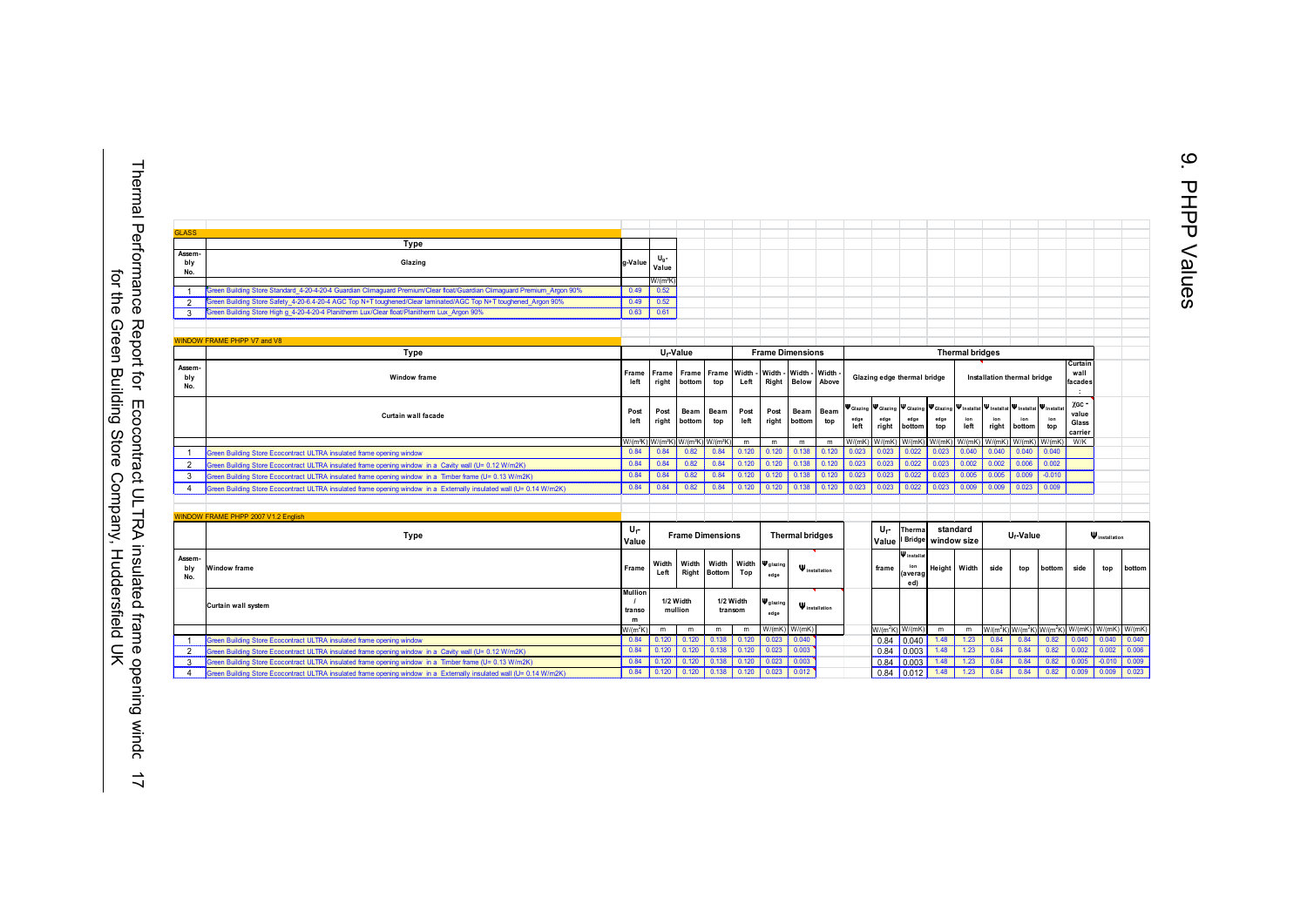### 10. Appendix: Construction drawings - (Not to scale)

65

34,5 35,5  $30,5$ 117,5  $\frac{8}{2}$  $32,1$ 77,69 බ 8 135,5 ÿ 8 52,5 ္ဟ  $\circ$ 

Ecocontract ULTRA insulated frame: Frame section - Head/jamb and Cill

Note wedge shaped CF200 compacfoam insulation ( k= 0.046 W/mK) 52mm glazing rebate

Thermal Performance Report for Ecocontract ULTRA insulated frame opening windc 18 for the Green Building Store Company, Huddersfield UK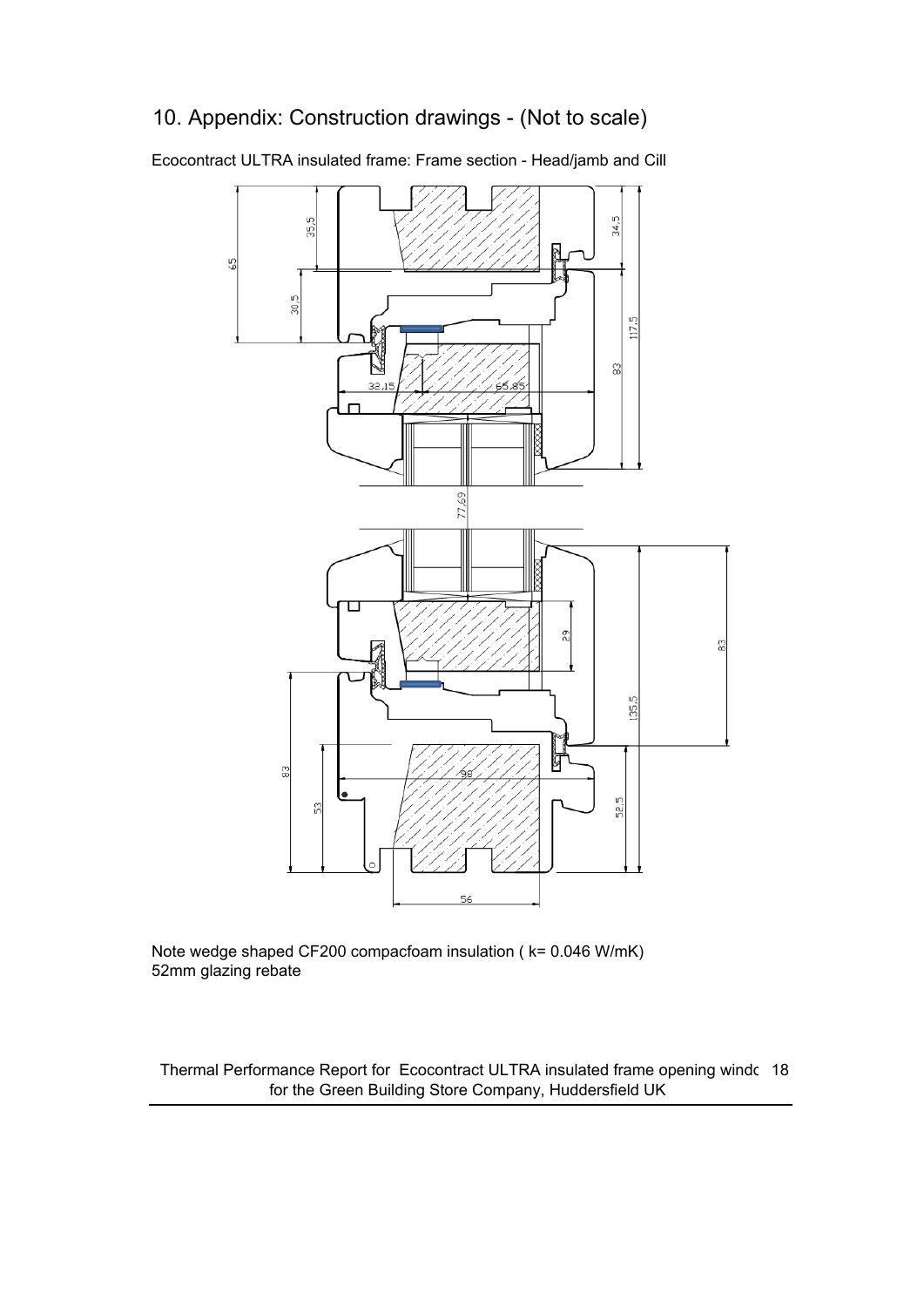Ecocontract ULTRA insulated frame: Section of Window Head and Cill (not to scale)



See page 7 for colour key

Thermal Performance Report for Ecocontract ULTRA insulated frame opening window19 for the Green Building Store Company, Huddersfield UK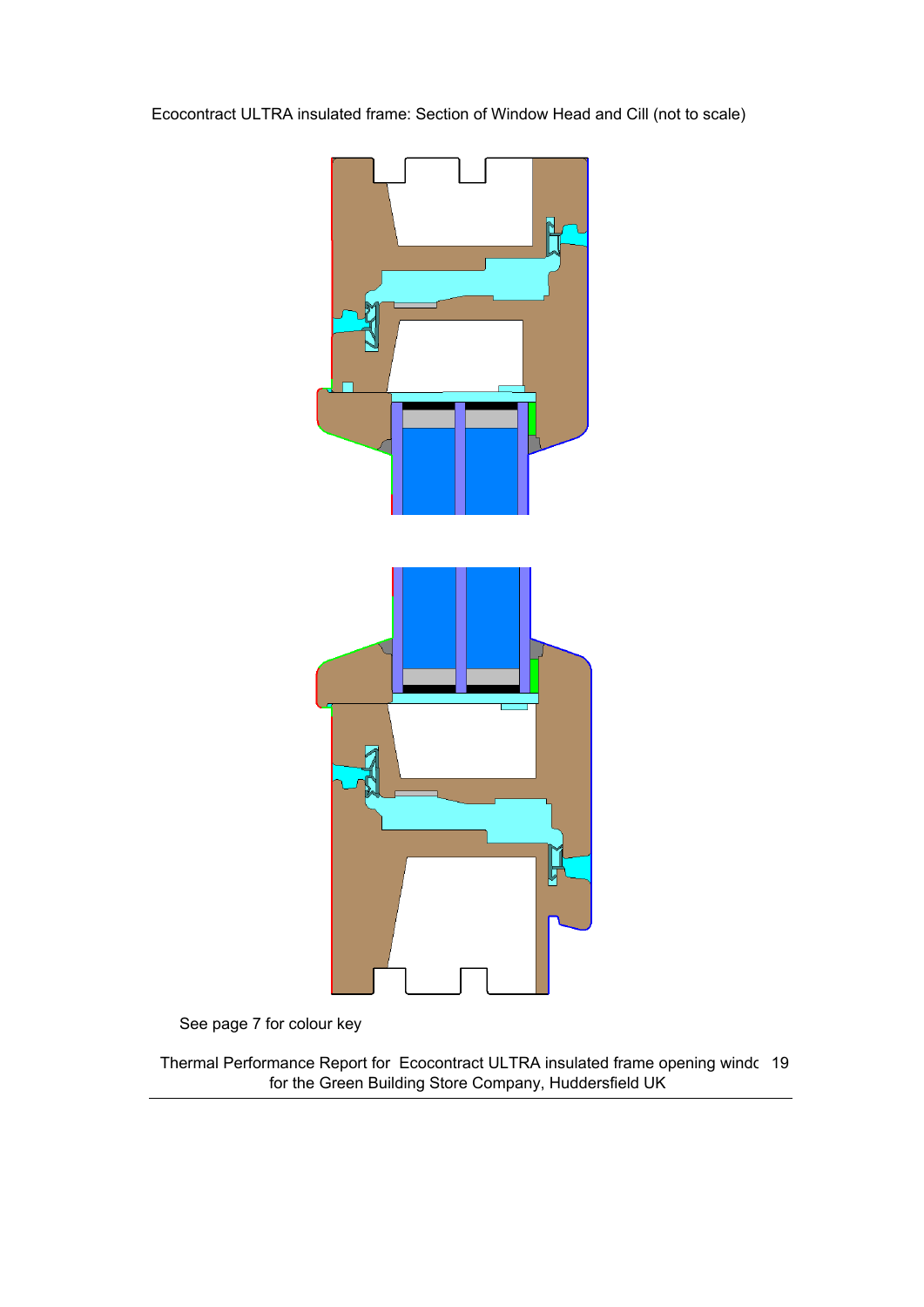

### Ecocontract ULTRA insulated frame: Installation section for Cavity wall (not to scale)

Cavity wall has a U-value of 0.118 Wm2K

Thermal Performance Report for Ecocontract ULTRA insulated frame opening windc 20 for the Green Building Store Company, Huddersfield UK

ᆡ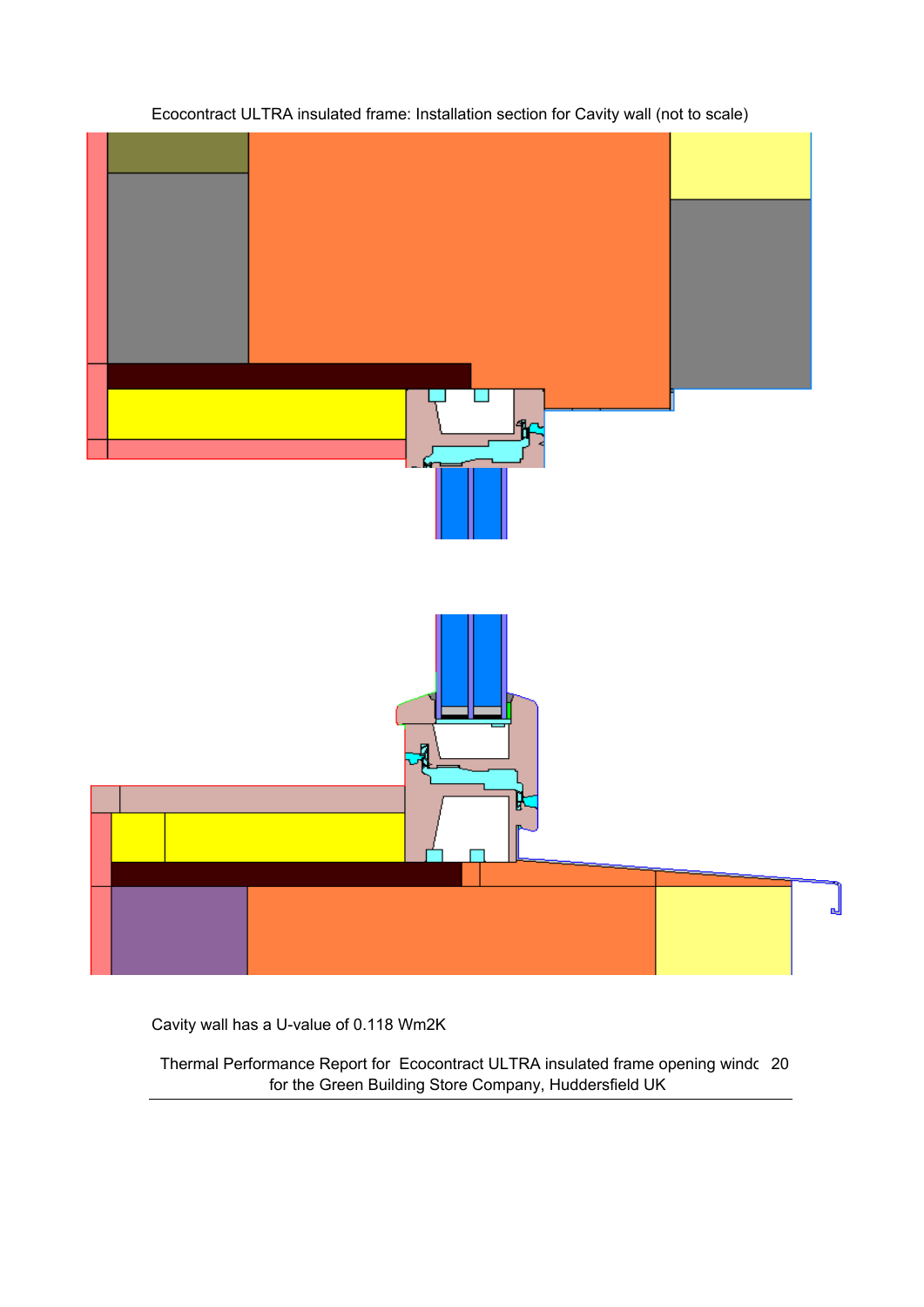

Timber frame has a U-value of 0.126 Wm2K See page 7 for colour key

Thermal Performance Report for Ecocontract ULTRA insulated frame opening windc 21 for the Green Building Store Company, Huddersfield UK